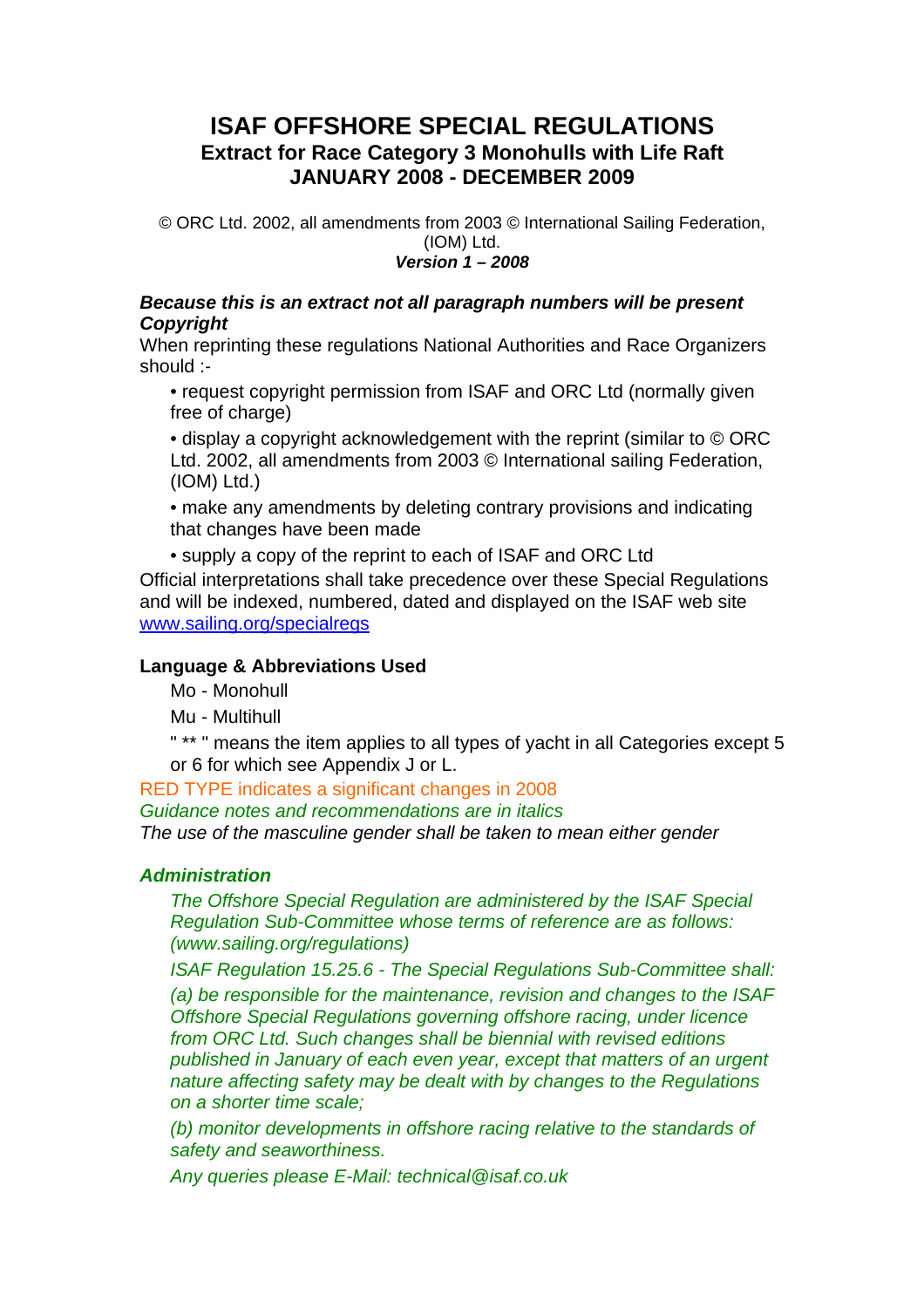# **SECTION 1 - FUNDAMENTAL AND DEFINITIONS**

#### **1.01 Purpose and Use**

- 1.01.1 It is the purpose of these Special Regulations to establish uniform minimum equipment, accommodation and training standards for monohull and multihull yachts racing offshore. A Proa is excluded from these regulations.
- 1.01.2 These Special Regulations do not replace, but rather supplement, the requirements of governmental authority, the Racing Rules and the rules of Class Associations and Rating Systems. The attention of persons in charge is called to restrictions in the Rules on the location and movement of equipment.
- 1.01.3 These Special Regulations, adopted internationally, are strongly recommended for use by all organizers of offshore races. Race Committees may select the category deemed most suitable for the type of race to be sailed.
- **1.02 Responsibility of Person in Charge**
- **1.02.1 The safety of a yacht and her crew is the sole and inescapable responsibility of the person in charge who must do his best to ensure that the yacht is fully found, thoroughly seaworthy and manned by an experienced crew who have undergone appropriate training and are physically fit to face bad weather. He must be satisfied as to the soundness of hull, spars, rigging, sails and all gear. He must ensure that all safety equipment is properly maintained and stowed and that the crew know where it is kept and how it is to be used.**
- 1.02.2 Neither the establishment of these Special Regulations, their use by race organizers, nor the inspection of a yacht under these Special Regulations in any way limits or reduces the complete and unlimited responsibility of the person in charge.
- **1.02.3 Decision to race -The responsibility for a yacht's decision to participate in a race or to continue racing is hers alone - RRS Fundamental Rule 4.**
- **1.03 Definitions, Abbreviations, Word Usage**
- 1.03.1 Definitions of Terms used in this document

| BL.<br>٠ |
|----------|
|----------|

| Age Date   | Month/year of first launch                                                                                                                                                                 |
|------------|--------------------------------------------------------------------------------------------------------------------------------------------------------------------------------------------|
| <b>AIS</b> | Automatic Identification Systems                                                                                                                                                           |
| <b>CEN</b> | Comité Européen de Normalisation                                                                                                                                                           |
| <b>CPR</b> | <b>Cardio-Pulmonary Resuscitation</b>                                                                                                                                                      |
| Coaming    | includes the transverse after limit of the cockpit over<br>which water would run in the event that when the yacht<br>is floating level the cockpit is flooded or filled to<br>overflowing. |
| DSC        | Digital Selective Calling                                                                                                                                                                  |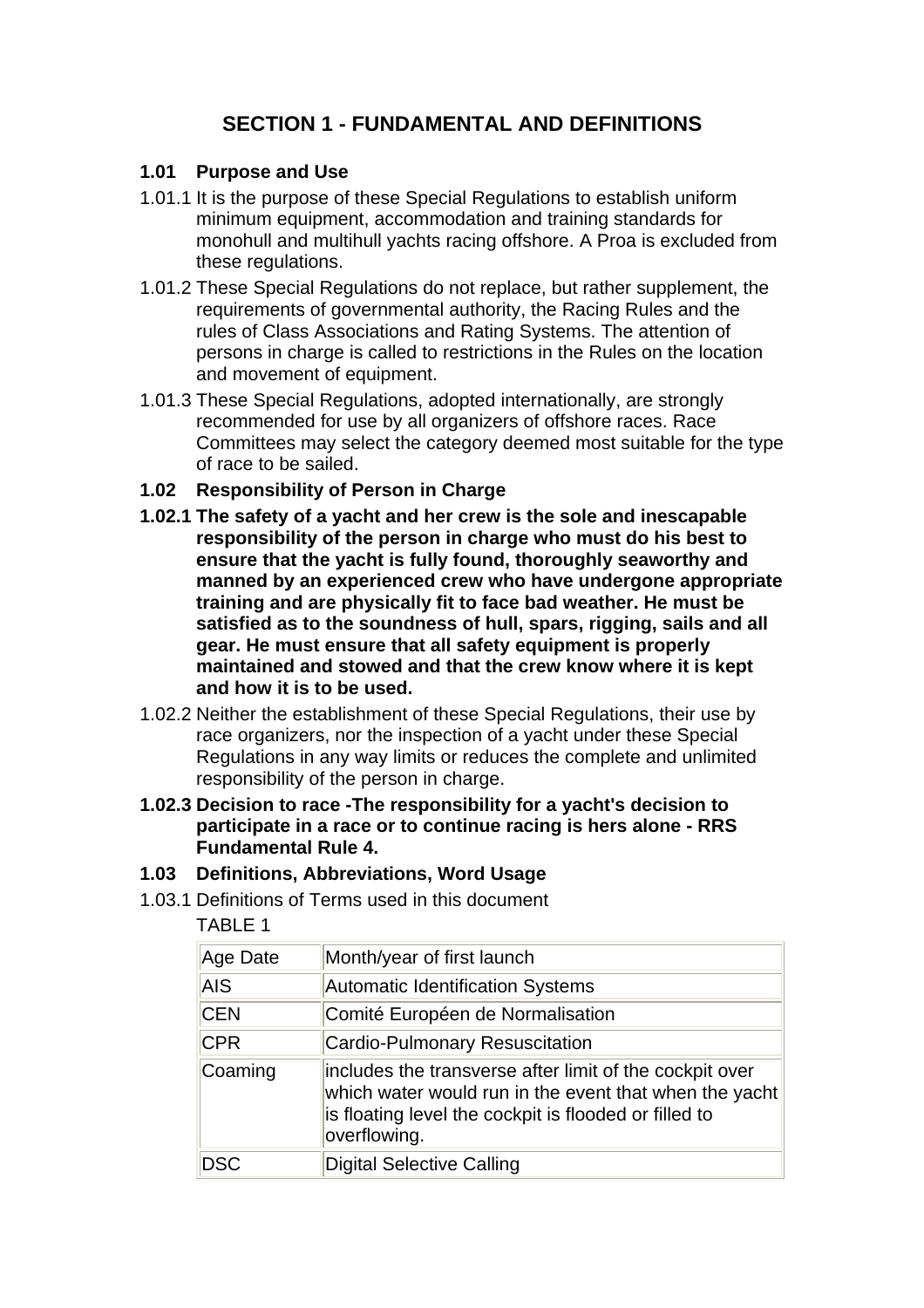| EN                         | European Norm                                                                                                                                                                                                                                               |  |
|----------------------------|-------------------------------------------------------------------------------------------------------------------------------------------------------------------------------------------------------------------------------------------------------------|--|
| <b>EPFS</b>                | <b>Electronic Position-Fixing System</b>                                                                                                                                                                                                                    |  |
| <b>EPIRB</b>               | <b>Emergency Position-Indicating Radio Beacon</b>                                                                                                                                                                                                           |  |
| <b>FA Station</b>          | The transverse station at which the upper corner of the<br>transom meets the sheerline.                                                                                                                                                                     |  |
| Foul-Weather<br>Suit       | A foul weather suit is clothing designed to keep the<br>wearer dry and maybe either a jacket and trousers<br>worn together, or a single garment comprising jacket<br>and trousers.                                                                          |  |
| <b>GMDSS</b>               | Global Maritime Distress & Safety System                                                                                                                                                                                                                    |  |
| <b>GNSS</b>                | <b>Global Navigation Satellite System</b>                                                                                                                                                                                                                   |  |
| <b>GPIRB</b>               | EPIRB, with integral GPS position-fixing                                                                                                                                                                                                                    |  |
| <b>ITU</b>                 | <b>International Telecommunications Union</b>                                                                                                                                                                                                               |  |
| <b>GPS</b>                 | <b>Global Positioning System</b>                                                                                                                                                                                                                            |  |
| Hatch                      | The term hatch includes the entire hatch assembly and<br>also the lid or cover as part of that assembly (the part<br>itself may be described as a hatch).                                                                                                   |  |
| <b>INMARSAT</b>            | This is Inmarsat Global Limited, the private company<br>that provides GMDSS satellite distress and safety<br>communications, plus general communications via<br>voice, fax and data                                                                         |  |
|                            |                                                                                                                                                                                                                                                             |  |
| <b>IMO</b>                 | International Maritime Organisation                                                                                                                                                                                                                         |  |
| <b>IMSO</b>                | The International Mobile Satellite Organisation, the<br>independent, intergovernmental organisation that<br>oversees Inmarsat's performance of its Public Service<br>Obligations for the GMDSS and reports on these to<br><b>IMO</b>                        |  |
| <b>ISAF</b>                | International Sailing Federation.                                                                                                                                                                                                                           |  |
| <b>ISO</b>                 | International Standard or International Organization for<br>Standardization.                                                                                                                                                                                |  |
| Lifeline                   | wire line rigged as guardrail / guardline around the<br>deck                                                                                                                                                                                                |  |
| LOA                        | Length overall not including pulpits, bowsprits,<br>boomkins etc.                                                                                                                                                                                           |  |
| LWL                        | (Length of) loaded waterline                                                                                                                                                                                                                                |  |
| Monohull                   | Yacht in which the hull depth in any section does not<br>decrease towards the centre-line.                                                                                                                                                                  |  |
| Moveable<br><b>Ballast</b> | Lead or other material including water which has no<br>practical function in the boat other than to increase<br>weight and/or to influence stability and/or trim and<br>which may be moved transversely but not varied in<br>weight while a boat is racing. |  |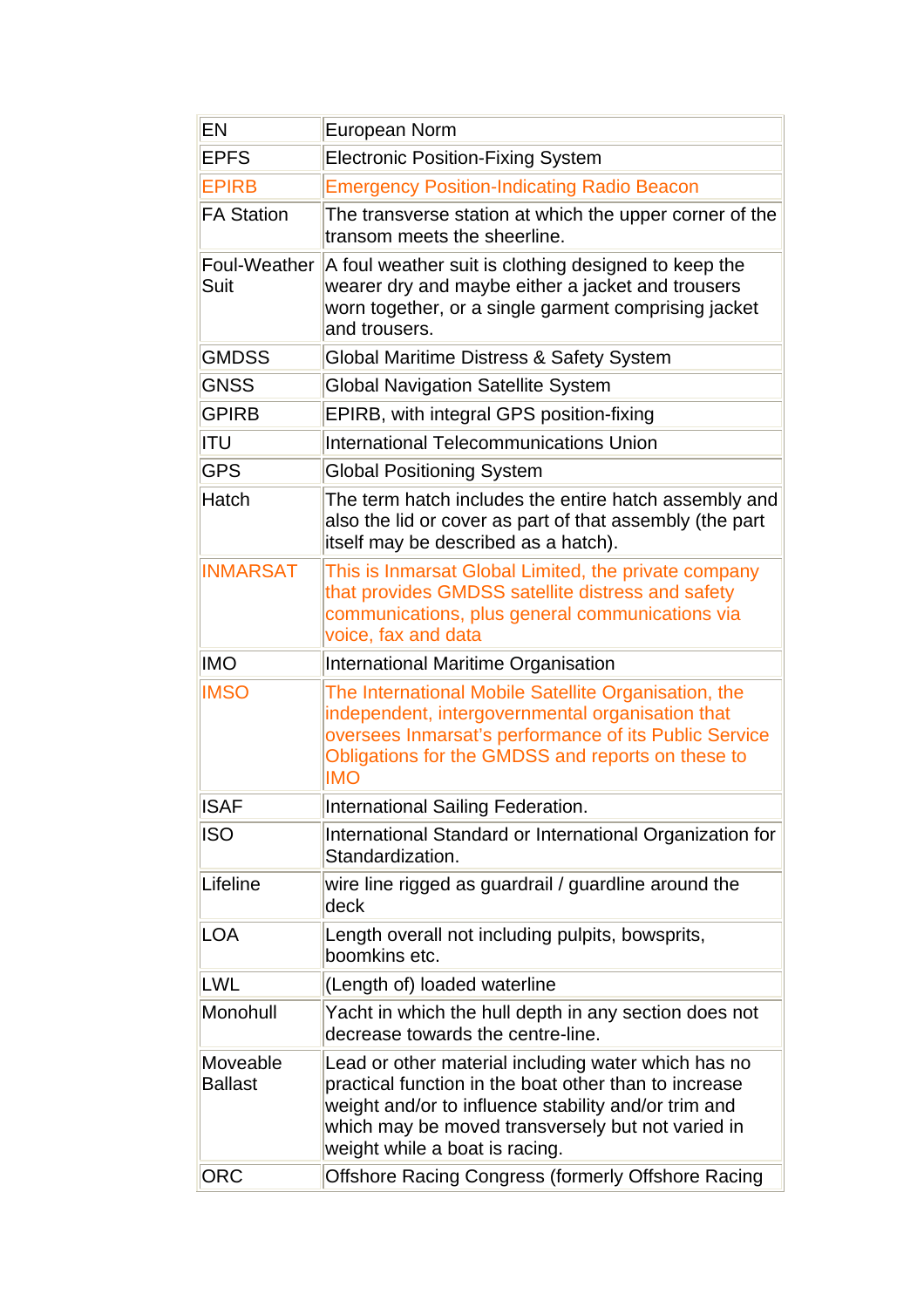|                              | Council)                                                                                                                                                                                                                                       |
|------------------------------|------------------------------------------------------------------------------------------------------------------------------------------------------------------------------------------------------------------------------------------------|
| <b>OSR</b>                   | Offshore Special Regulation(s)                                                                                                                                                                                                                 |
| Permanently<br>Installed     | Means the item is effectively built-in by eg bolting,<br>welding, glassing etc. and may not be removed for or<br>during racing.                                                                                                                |
| <b>PLB</b>                   | <b>Personal Locator Beacon</b>                                                                                                                                                                                                                 |
| Proa                         | Asymmetric Catamaran                                                                                                                                                                                                                           |
| <b>RRS</b>                   | <b>ISAF - Racing Rules of Sailing</b>                                                                                                                                                                                                          |
| <b>SAR</b>                   | <b>Search and Rescue</b>                                                                                                                                                                                                                       |
| <b>SART</b>                  | Search and Rescue Transponder                                                                                                                                                                                                                  |
| <b>Series Date</b>           | Month & Year of first launch of the first yacht of the<br>production series                                                                                                                                                                    |
| <b>SOLAS</b>                 | Safety of Life at Sea Convention                                                                                                                                                                                                               |
| <b>Safety Line</b>           | A tether used to connect a safety harness to a strong<br>point                                                                                                                                                                                 |
| Securely<br>Fastened         | Held strongly in place by a method (eg rope lashings,<br>wing-nuts) which will safely retain the fastened object<br>in severe conditions including a 180 degree capsize<br>and allows for the item to be removed and replaced<br>during racing |
| <b>Static Ballast</b>        | Lead or other material including water which has no<br>practical function in the boat other than to increase<br>weight and/or to influence stability and/or trim and<br>which may not be moved or varied in weight while a<br>boat is racing.  |
| <b>Static Safety</b><br>Line | A safety line (usually shorter than a safety line carried<br>with a harness) kept clipped on at a work-station                                                                                                                                 |
| Variable<br><b>Ballast</b>   | Water carried for the sole purpose of influencing<br>stability and/or trim and which may be varied in weight<br>and/or moved while a boat is racing.                                                                                           |

- 1.03.2 The words "shall" and "must" are mandatory, and "should" and "may" are permissive.
- 1.03.3 The word "yacht" shall be taken as fully interchangeable with the word "boat".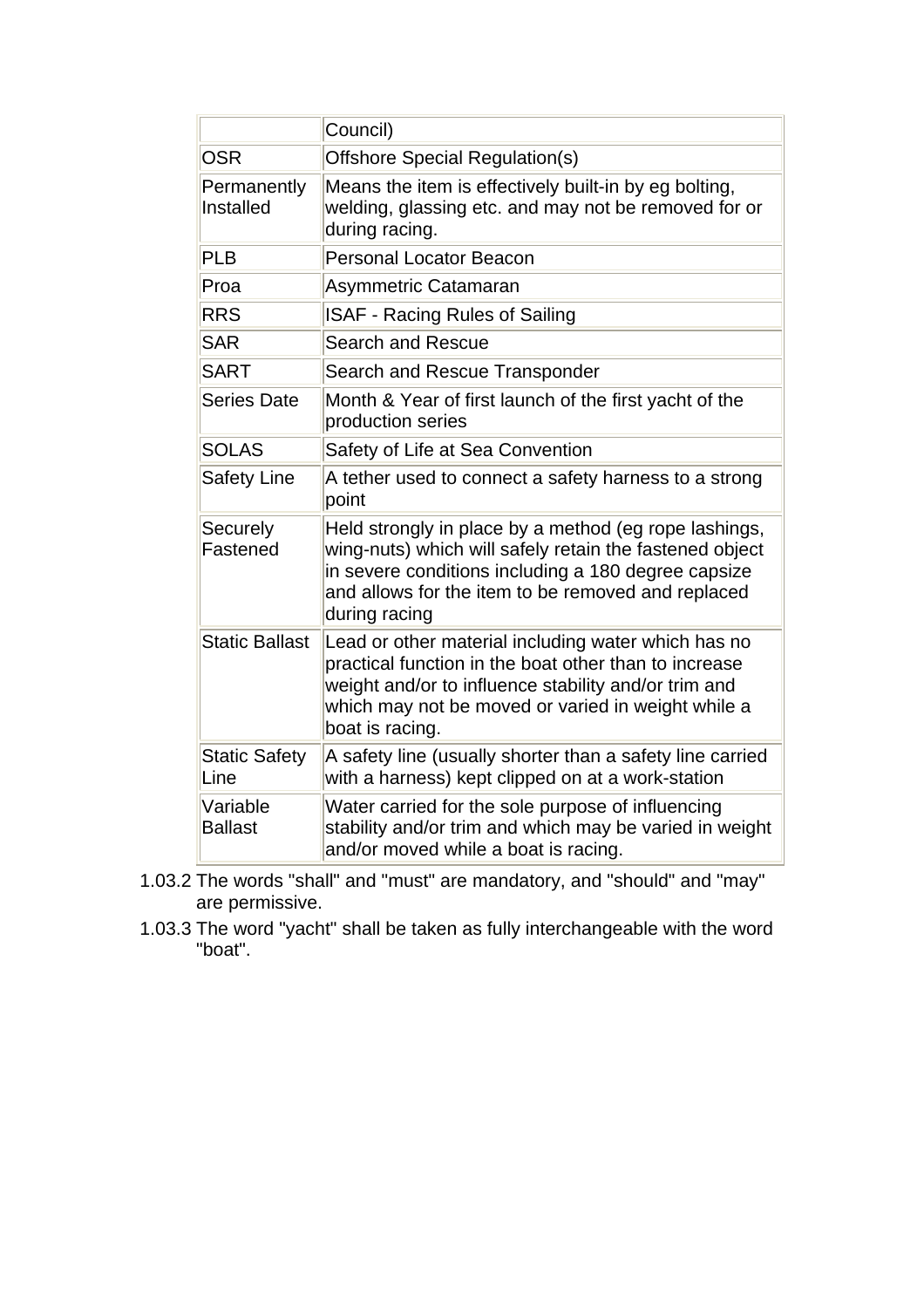# **SECTION 2 - APPLICATION & GENERAL REQUIREMENTS**

#### **2.01 Categories of Events**

 *In many types of race, ranging from trans-oceanic sailed under adverse conditions to short-course day races sailed in protected waters, six categories are established, to provide for differences in the minimum standards of safety and accommodation required for such varying circumstances:*

#### **2.01.4 Category 3**

 Races across open water, most of which is relatively protected or close to shorelines.

#### **2.02 Inspection**

 A yacht may be inspected at any time. If she does not comply with these Special Regulations her entry may be rejected, or she will be liable to disqualification or such other penalty as may be prescribed by the national authority or the race organizers.

#### **2.03 General Requirements**

- 2.03.1 All equipment required by Special Regulations shall:
	- a) function properly
	- b) be regularly checked, cleaned and serviced
	- c) when not in use be stowed in conditions in which deterioration is minimised
	- d) be readily accessible
	- e) be of a type, size and capacity suitable and adequate for the intended use and size of the yacht.

#### 2.03.2 Heavy items:

- a) ballast, ballast tanks and associated equipment shall be permanently installed
- b) heavy movable items including e.g. batteries, stoves, gas bottles, tanks, toolboxes and anchors and chain shall be securely fastened
- c) heavy items for which fixing is not specified in Special Regulations shall be permanently installed or securely fastened, as appropriate
- 2.03.3 When to show navigation lights
	- a) navigation lights (OSR 3.27) shall be shown as required by the International Regulations for Preventing Collision at Sea, (Part C and Technical Annex 1). All yachts shall exhibit sidelights and a sternlight at the required times.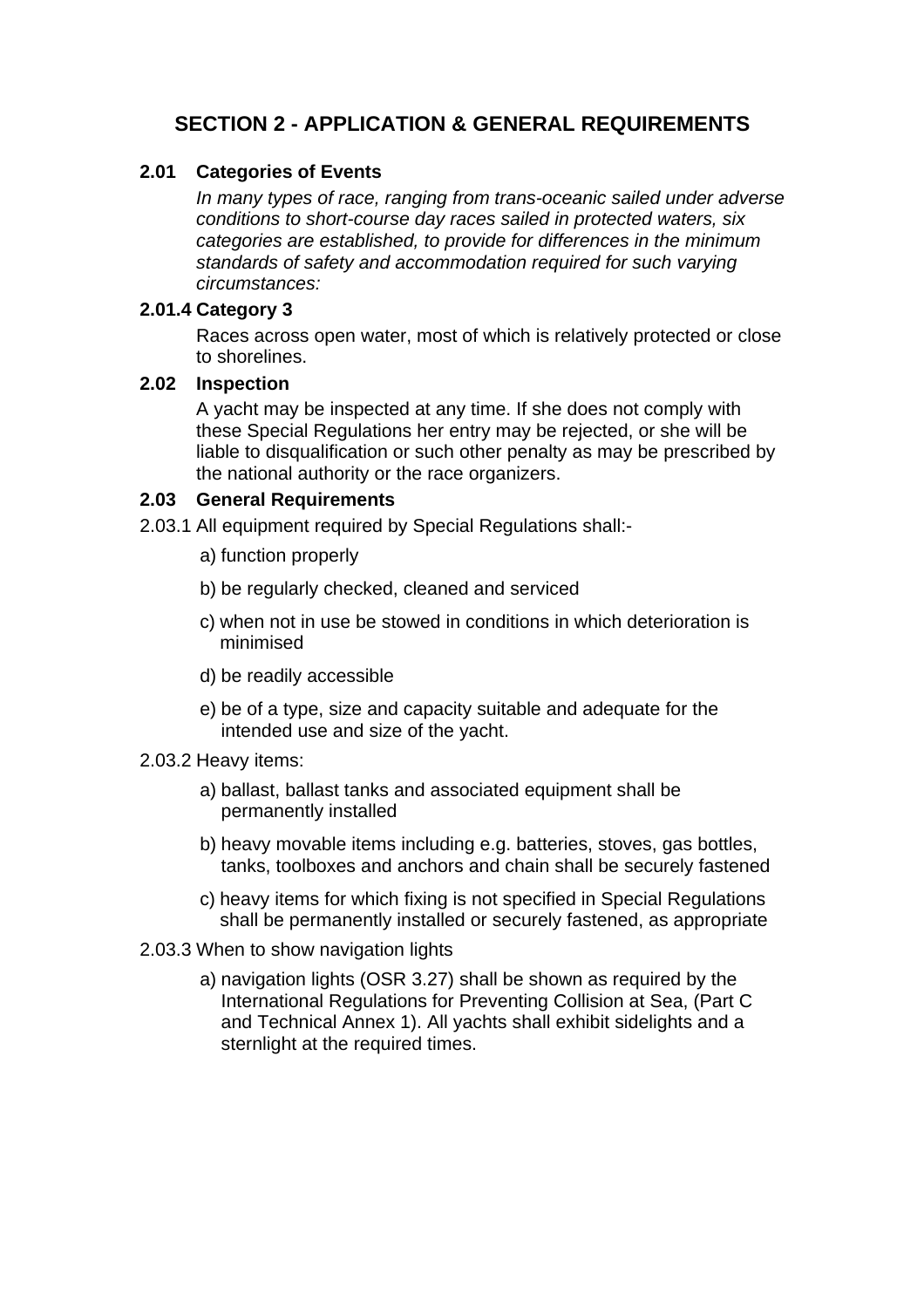# **SECTION 3 - STRUCTURAL FEATURES, STABILITY, FIXED EQUIPMENT**

## **3.01 Strength of Build, Ballast and Rig**

 Yachts shall be strongly built, watertight and, particularly with regard to hulls, decks and cabin trunks capable of withstanding solid water and knockdowns. They must be properly rigged and ballasted, be fully seaworthy and must meet the standards set forth herein. Shrouds shall never be disconnected.

## **3.02 Watertight Integrity of a Hull**

- 3.02.1 A hull, including, deck, coach roof, windows, hatches and all other parts, shall form an integral, essentially watertight unit and any openings in it shall be capable of being immediately secured to maintain this integrity.
- 3.02.2 Centreboard and daggerboard trunks and the like shall not open into the interior of a hull except via a watertight inspection/maintenance hatch of which the opening shall be entirely above the waterline of the yacht floating level in normal trim.
- 3.02.3 A canting keel pivot shall be completely contained within a watertight enclosure which shall comply with OSR 3.02.2. Access points in the watertight enclosure for control and actuation systems or any other purpose shall comply with OSR 3.02.1.
- 3.02.4 Moveable ballast systems shall be fitted with a manual control and actuation secondary system which shall be capable of controlling the full sailing load of the keel in the event of failure of the primary system. Such failures would include electrical and hydraulic failure and mechanical failure of the components and the structure to which it mounts. The system must be capable of being operational quickly and shall be operable at any angle of heel. It would be desirable if this system was capable of securing the keel on the centreline.

## **3.04 Stability - Monohulls**

- 3.04.2 A yacht shall be designed and built to resist capsize.
- *3.04.3 A race organizer should require compliance with a minimum stability or stability/buoyancy index. Attention is drawn to the stability index in the ORC Rules and Regulations.*
- *3.04.4 ISO 12217-2 may be used as a guide to general suitability for competition in Special Regulations race categories as follows:*
- *3.04.4 Achievement of Design Category B under ISO 12217-2 may be accepted by a race organizer as a guide to general suitability for competition in a Special Regulations Category 3 race.*
- *3.04.5 Use of the ISO or any other index does not guarantee total safety or total freedom of risk from capsize or sinking.*
- 3.04.6 For boats with moveable or variable ballast the method in OSR 3.04.4 shall apply plus the relevant additional requirement of OSR Appendix K.
- 3.04.7 Tanks for variable ballast shall be permanently installed and shall be provided with a system of isolating valves and pump(s) capable of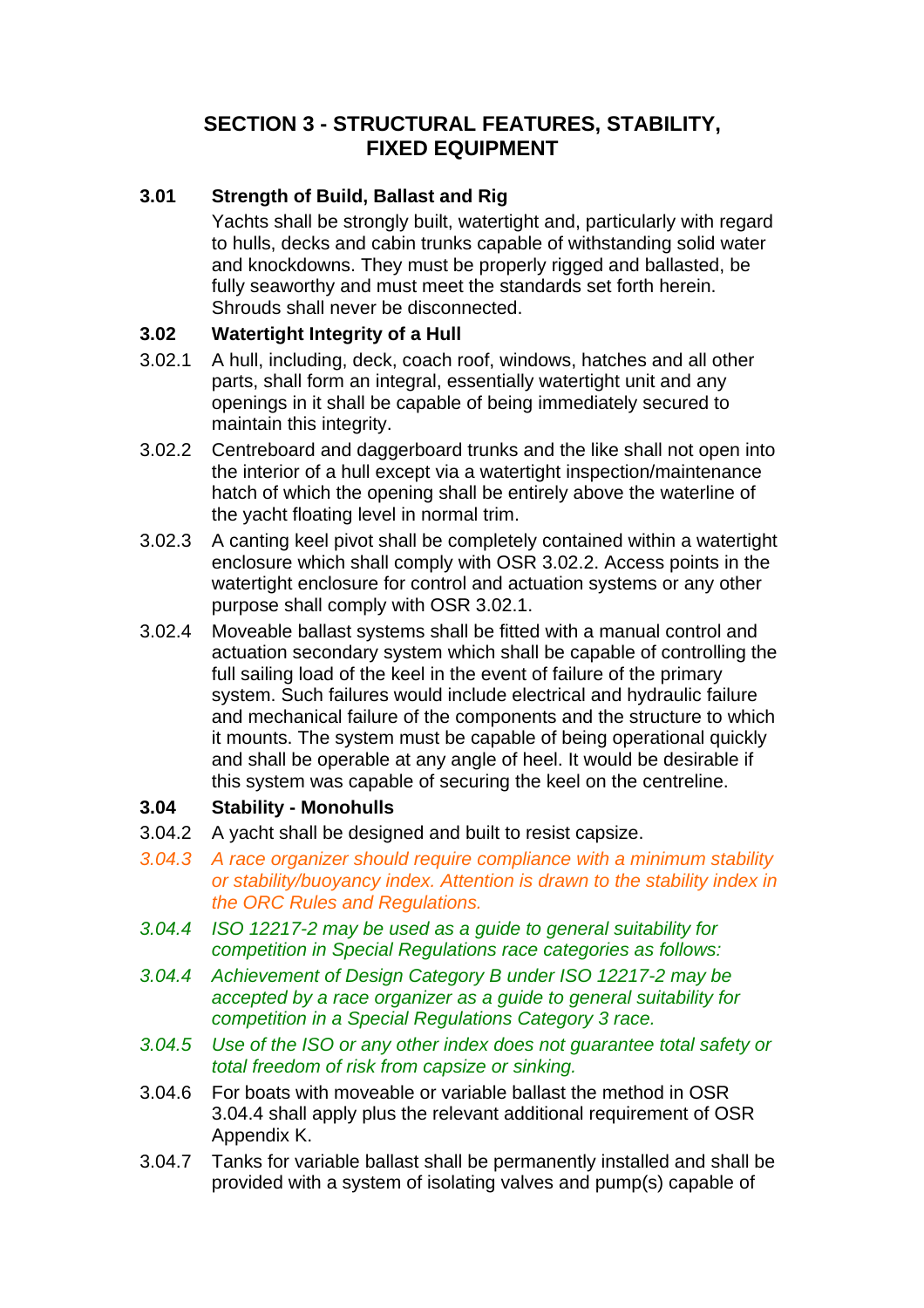manual operation at any angle of heel. A plan of the plumbing system shall be displayed aboard the boat.

## **3.06 Exits - Monohulls**

## TABLE 4

| LOA                                           | Earliest of<br>Age or<br>Series Date | Detail                                                                                                                                                                    |
|-----------------------------------------------|--------------------------------------|---------------------------------------------------------------------------------------------------------------------------------------------------------------------------|
| $ 8.5 \text{ m} $<br>(28 ft)<br>land<br>lover | January<br>1995 and<br>lafter        | Yachts shall have at least two exits. At least<br>one exit shall be located forward of the<br>foremost mast except where structural<br>features prevent its installation. |

## **3.08 Hatches & Companionways**

- 3.08.1 No hatch forward of the maximum beam station shall open in such a way that the lid or cover moves into the open position towards the interior of the hull (excepting ports having an area of less than 0.071m^2 (110 sq in)).
- 3.08.2 A hatch shall be:
	- a) so arranged as to be above the water when the hull is heeled 90 degrees. Hatches over lockers that open to the interior of the vessel shall be included in this requirement. A yacht may have a maximum of four (two on each side of centerline) hatches that do not conform to this requirement, provided that the opening of each is less than 0.071 sq m (110 sq in). Effective for boats of a series begun after January 1, 2009, a written statement signed by the designer or other person who performed the downflooding analysis shall be carried on board. For purposes of this rule the vessel's displacement condition for the analysis shall be the Light Craft Condition LCC (in conformity with 6.3 of the EN ISO 8666 standard and 3.5.1 of the EN ISO12217-2 standard).
	- b) permanently attached
	- c) capable of being firmly shut immediately and remaining firmly shut in a 180 degree capsize (inversion)
- 3.08.3 A companionway hatch extending below the local sheerline, shall:
	- a) not be permitted in a yacht with a cockpit opening aft to the sea (OSR 3.09.6)
	- b) be capable of being blocked off up to the level of the local sheerline, provided that the companionway hatch shall continue to give access to the interior with the blocking devices (e.g. washboards) in place
- 3.08.4 A companionway hatch shall:
	- a) be fitted with a strong securing arrangement which shall be operable from the exterior and interior including when the yacht is inverted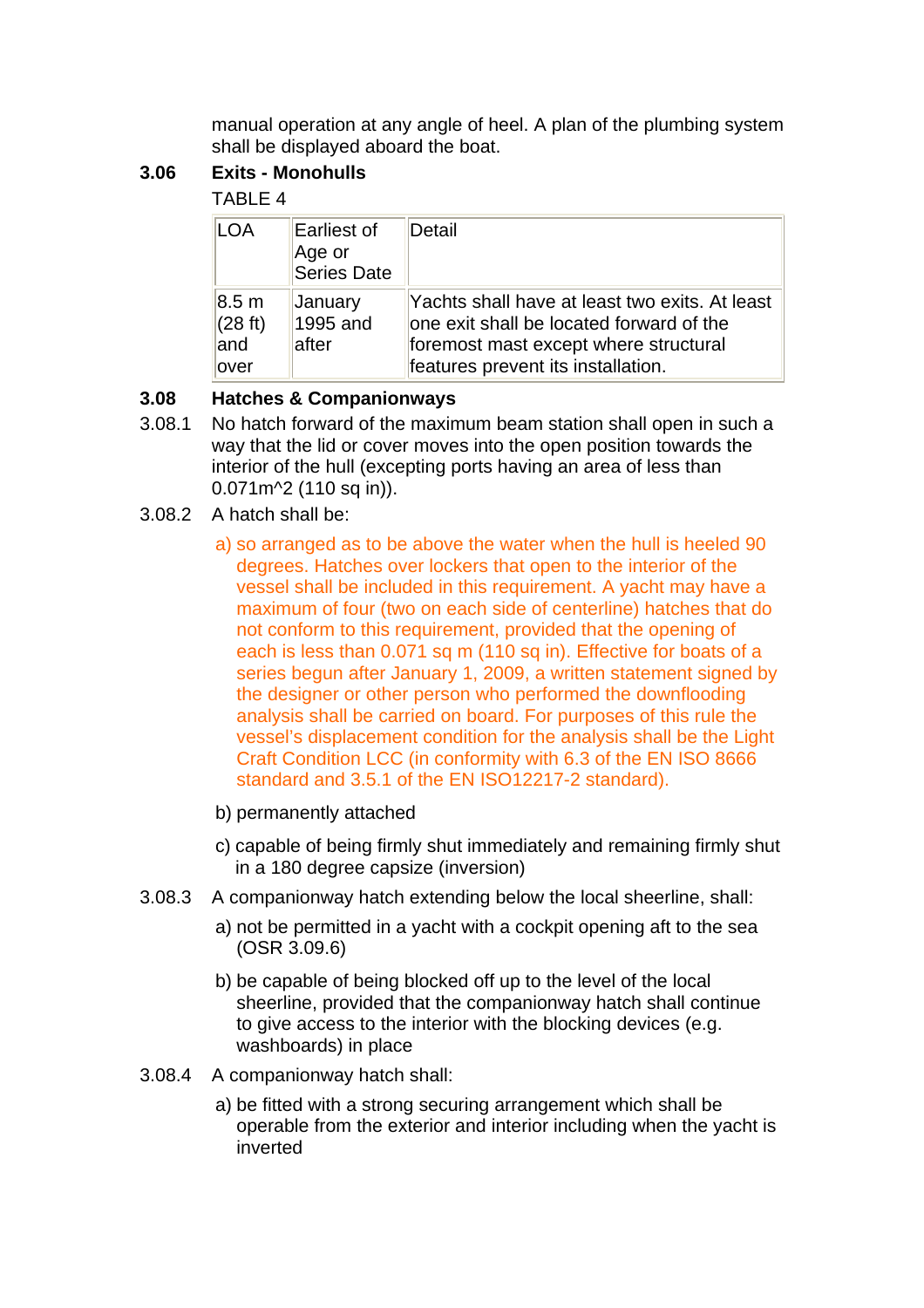- b) have any blocking devices
	- i capable of being retained in position with the hatch open or shut
	- ii whether or not in position in the hatchway, secured to the yacht (e.g. by lanyard) for the duration of the race, to prevent their being lost overboard

iii permit exit in the event of inversion

### **3.09 Cockpits - Attention is Drawn to ISO 11812**

- 3.09.1 Cockpits shall be structurally strong, self-draining quickly by gravity at all angles of heel and permanently incorporated as an integral part of the hull.
- 3.09.2 Cockpits must be essentially watertight, that is, all openings to the hull must be capable of being strongly and rigidly secured
- 3.09.3 A bilge pump outlet pipe shall not be connected to a cockpit drain . See OSR 3.09.8 for cockpit drain minimum sizes
- 3.09.4 A cockpit sole shall be at least 2% LWL above LWL (or in IMS yachts first launched before 1/03, at least 2% L above LWL)
- 3.09.5 A bow, lateral, central or stern well shall be considered a cockpit for the purposes of OSR 3.09
- 3.09.6 In cockpits opening aft to the sea structural openings aft shall be not less in area than 50% maximum cockpit depth x maximum cockpit width.

## **3.09.7 Cockpit Volume**

i) earliest of age or series date before April 1992

 the total volume of all cockpits below lowest coamings shall not exceed 9% (LWL x maximum beam x freeboard abreast the cockpit).

ii) earliest of age or series date April 1992 and after

 as above for the appropriate category except that "lowest coamings" shall not include any aft of the FA station and no extension of a cockpit aft of the working deck shall be included in calculation of cockpit volume

 *IMS-rated boats may instead of the terms LWL, maximum beam, freeboard abreast the cockpit, use the IMS terms L, B and FA.*

#### **3.09.8 Cockpit Drains**

 See OSR 3.09.1. Cockpit drain cross section area (after allowance for screens if fitted) shall be:-

- a) in yachts with earliest of age or series date before 1/72 or in any yacht under 8.5m (28ft) LOA - at least that of 2 x 25mm diameter (one inch) unobstructed openings or equivalent
- b) in yachts with earliest of age or series date 1/72 and later at least that of 4 x 20mm diameter (3/4 inch) unobstructed openings or equivalent

#### **3.10 Sea Cocks or Valves**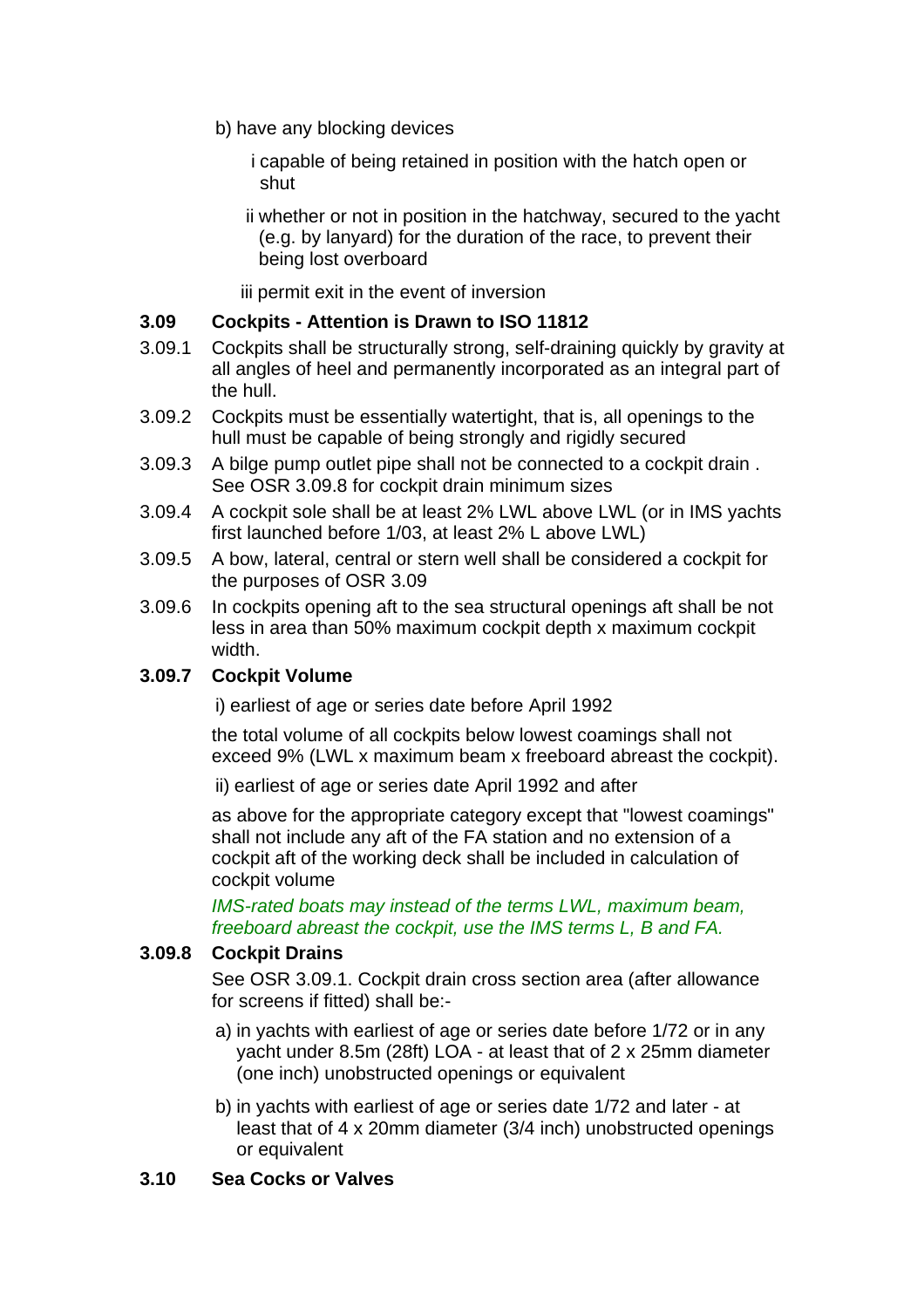Sea cocks or valves shall be permanently installed on all through-hull openings below the waterline except integral deck scuppers, speed indicators, depth finders and the like, however a means of closing such openings shall be provided.

### **3.11 Sheet Winches**

 Sheet winches shall be mounted in such a way that an operator is not required to be substantially below deck.

### **3.12 Mast Step**

 The heel of a keel stepped mast shall be securely fastened to the mast step or adjoining structure.

### **3.14 Pulpits, Stanchions, Lifelines**

- 3.14.2 Lifelines required in Special Regulations shall be "taut".
	- *a) As a guide, when a deflecting force of 50 N (5.1 kgf, 11.2 lbf) is applied to a lifeline midway between supports, the lifeline should not deflect more than 50 mm.*

### 3.14.3 The following shall be provided:

 a) a bow pulpit with vertical height and openings essentially conforming to Table 7. Bow pulpits may be open but the opening between the pulpit and any part of the boat shall never be greater than 360mm (14.2") (this requirement shall be checked by presenting a 360mm (14.2") circle inside the opening)

#### XXXXXXXXX DIAGRAM FROM ISO XXXXXXXXXXXXXXXXX

- b) a stern pulpit, or lifelines arranged as an adequate substitute, with vertical openings conforming to Table 7
- c) lifelines (guardlines) supported on stanchions, which, with pulpits, shall form an effectively continuous barrier around a working deck for man-overboard prevention. Lifelines shall be permanently supported at intervals of not more than 2.20m (86.6") and shall not pass outboard of supporting stanchions
- d) upper rails of pulpits at no less height above the working deck than the upper lifelines as in Table 7.
- e) Openable upper rails in bow pulpits shall be secured shut whilst racing
- f) Pulpits and stanchions shall be permanently installed. When there are sockets or studs, these shall be through-bolted, bonded or welded. The pulpit(s) and/or stanchions fitted to these shall be mechanically retained without the help of the life-lines. Without sockets or studs, pulpits and/or stanchions shall be throughbolted, bonded or welded.
- g) The bases of pulpits and stanchions shall not be further inboard from the edge of the appropriate working deck than 5% of maximum beam or 150 mm (6 in), whichever is greater.
- h) Stanchion bases shall not be situated outboard of a working deck.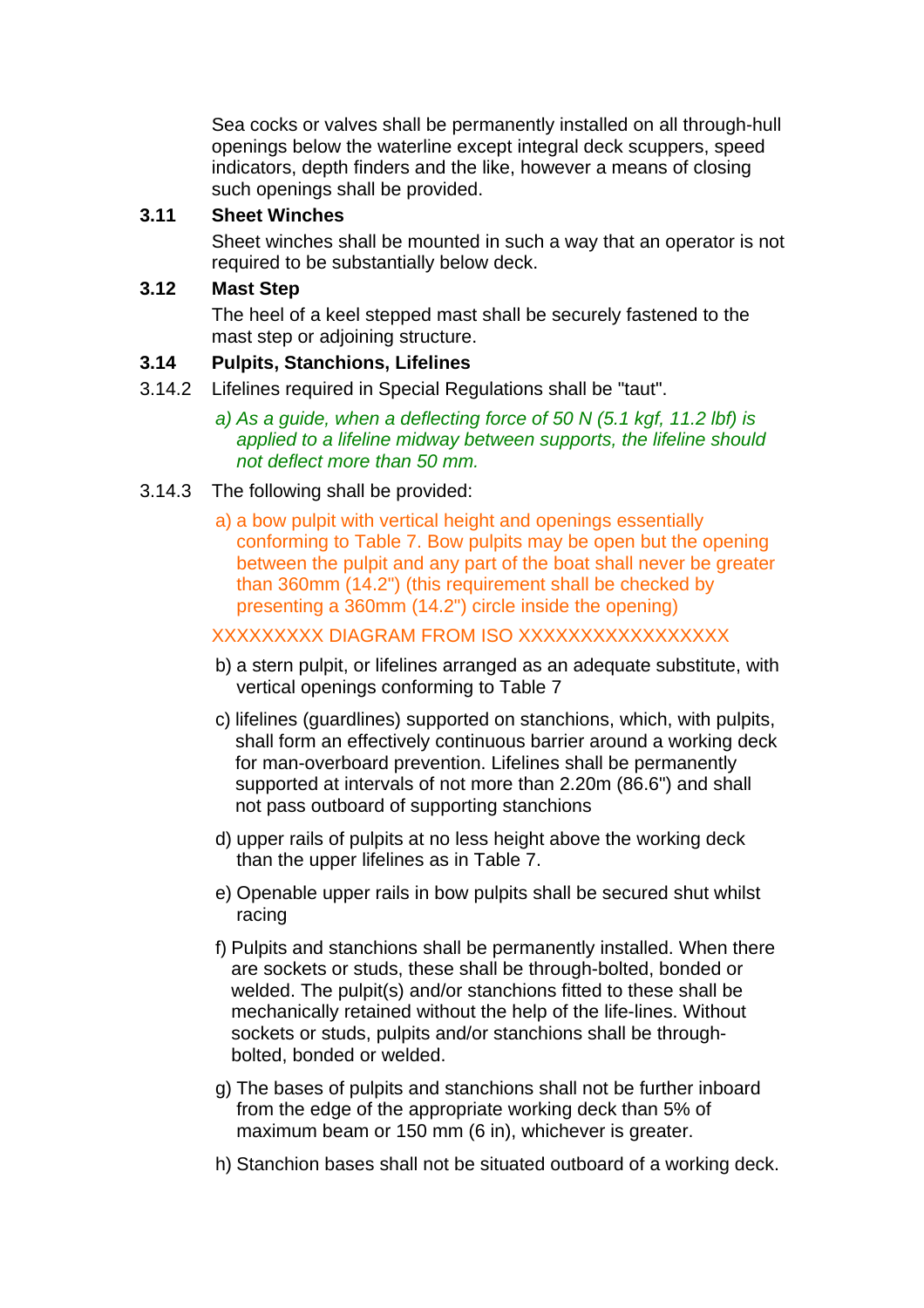For the purpose of this rule a stanchion or pulpit base shall be taken to include a sleeve or socket into which a stanchion or pulpit tube is fitted but shall exclude a baseplate which carries fixings into the deck or hull.

- i) Provided the complete lifeline enclosure is supported by stanchions and pulpit bases effectively within the working deck, lifeline terminals and support struts may be fixed to a hull aft of the working deck
- j) Lifelines need not be fixed to a bow pulpit if they terminate at, or pass through, adequately braced stanchions set inside and overlapping the bow pulpit, provided that the gap between the upper lifeline and the bow pulpit does not exceed 150 mm (6 in).
- k) Stanchions shall be straight and vertical except that:-
- i) within the first 50 mm (2 in) from the deck, stanchions shall not be displaced horizontally from the point at which they emerge from the deck or stanchion base by more than 10 mm (3/8 in),and
- ii) stanchions may be angled to not more than 10 degrees from vertical at any point above 50 mm (2 in) from the deck.

## *l) It is strongly recommended that designs also comply to ISO 15085*

### **3.14.5 Lifeline Height, Vertical Openings, Number of Lifelines** TABLE 7

| <b>LOA</b>                                 | earliest of<br>age/seriesdate | minimum requirements                                                                                                                                                       | Category |
|--------------------------------------------|-------------------------------|----------------------------------------------------------------------------------------------------------------------------------------------------------------------------|----------|
| under<br>8.5<br>m(28 ft)                   | before January<br>1992        | taut single lifeline at a height of<br>no less than 450 mm (18 in)<br>above the working deck. No<br>vertical opening shall exceed<br>560 mm (22 in).                       | $***$    |
| under<br>8.5<br>m(28 ft)                   | January<br>1992and after      | as for under 8.5 m(28 ft) in table<br>7 above, except that when an<br>intermediate lifeline is fitted no<br>vertical opening shall exceed<br>380 mm (15 in).               | $***$    |
| 8.5 <sub>m</sub><br>(28 ft)<br>and<br>over | before January<br>1993        | taut double lifeline with upper<br>lifeline at a height of no less<br>than 600 mm (24 in) above the<br>working deck. No vertical<br>opening shall exceed 560 mm<br>(22 in) | **       |
| 8.5 <sub>m</sub><br>(28)<br>ft)and<br>over | January 1993<br>and after     | as $8.5$ m (28 ft) and over in<br>Table 7 above, except that no<br>vertical opening shall exceed<br>380 mm (15 in).                                                        | **       |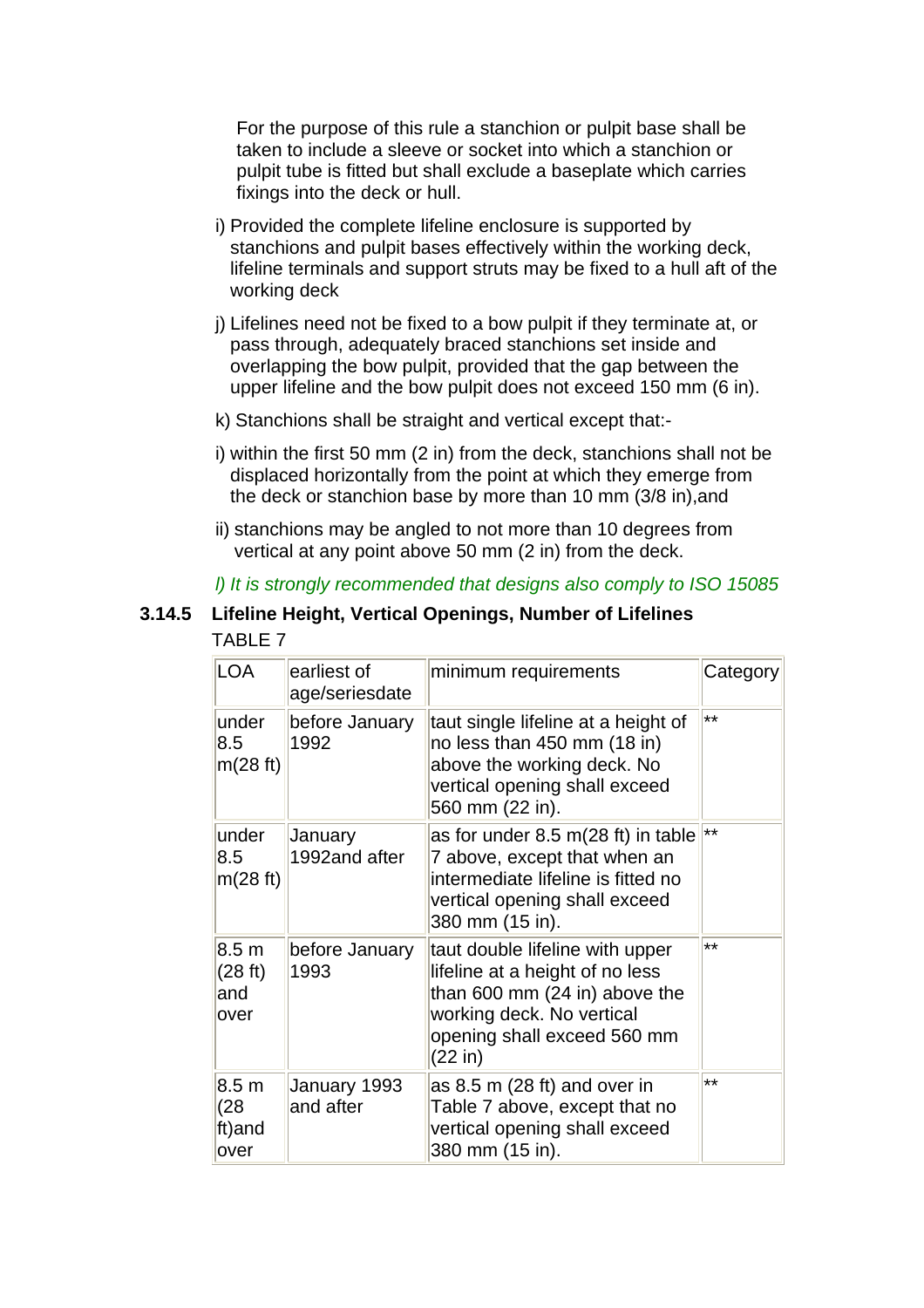| all | all | on yachts with intermediate<br>lifelines the intermediate line            | $**$ |
|-----|-----|---------------------------------------------------------------------------|------|
|     |     | shall be not less than 230 mm<br>$(9 \text{ in})$ above the working deck. |      |

### **3.14.6 Lifeline Minimum Diameters, Required Materials, Specifications**

 a) Lifelines shall be stranded stainless steel wire of minimum diameter in table 8 below. Lifelines shall be uncoated and used without close-fitting sleeving.

 Notwithstanding 3.14.6 (a), temporary sleeving may be fitted provided it is regularly removed for inspection

- *b) Grade 316 stainless wire is recommended.*
- c) A taut lanyard of synthetic rope may be used to secure lifelines provided the gap it closes does not exceed 100 mm (4 in). This lanyard shall be replaced annually at a minimum.
- d) All wire, fittings, anchorage points, fixtures and lanyards shall comprise a lifeline enclosure system which has at all points at least the breaking strength of the required lifeline wire.

#### TABLE 8

| LOA                                                  | minimum wire diameter              |
|------------------------------------------------------|------------------------------------|
| under 8.5 m (28ft) 3 mm (1/8 in)                     |                                    |
| $8.5m - 13 m$                                        | $ 4 \text{ mm } (5/32 \text{ in})$ |
| over 13 m (43 ft) $\ 5 \text{ mm} (3/16 \text{ in})$ |                                    |

## **3.14.7 Pulpits, Stanchions, Lifelines - Limitations on Materials** TABLE 9

| Earliest of Age or<br>Series Date | detail                                                                                      |
|-----------------------------------|---------------------------------------------------------------------------------------------|
|                                   | before January 1987 carbon fibre is not recommended in<br>stanchions pulpits and lifelines. |
| January 1987 and<br>lafter        | stanchions, pulpits and lifelines shall not be<br>made of carbon fibre.                     |

#### **3.17 Toe Rail or Foot - Stop**

- 3.17.1 A toe rail of minimum height 25 mm (1 in) shall be permanently installed around the foredeck from abreast the mast, except in way of fittings and not further inboard from the edge of the working deck than one third of the local half-beam.
- 3.17.2 The following variations shall apply:-

TABLE 10

|      | LOA Earliest of<br>Age or<br>Series Date | minimum requirements                           |
|------|------------------------------------------|------------------------------------------------|
| lanv | before                                   | a toe rail minimum height of 20 mm (3/4 in) is |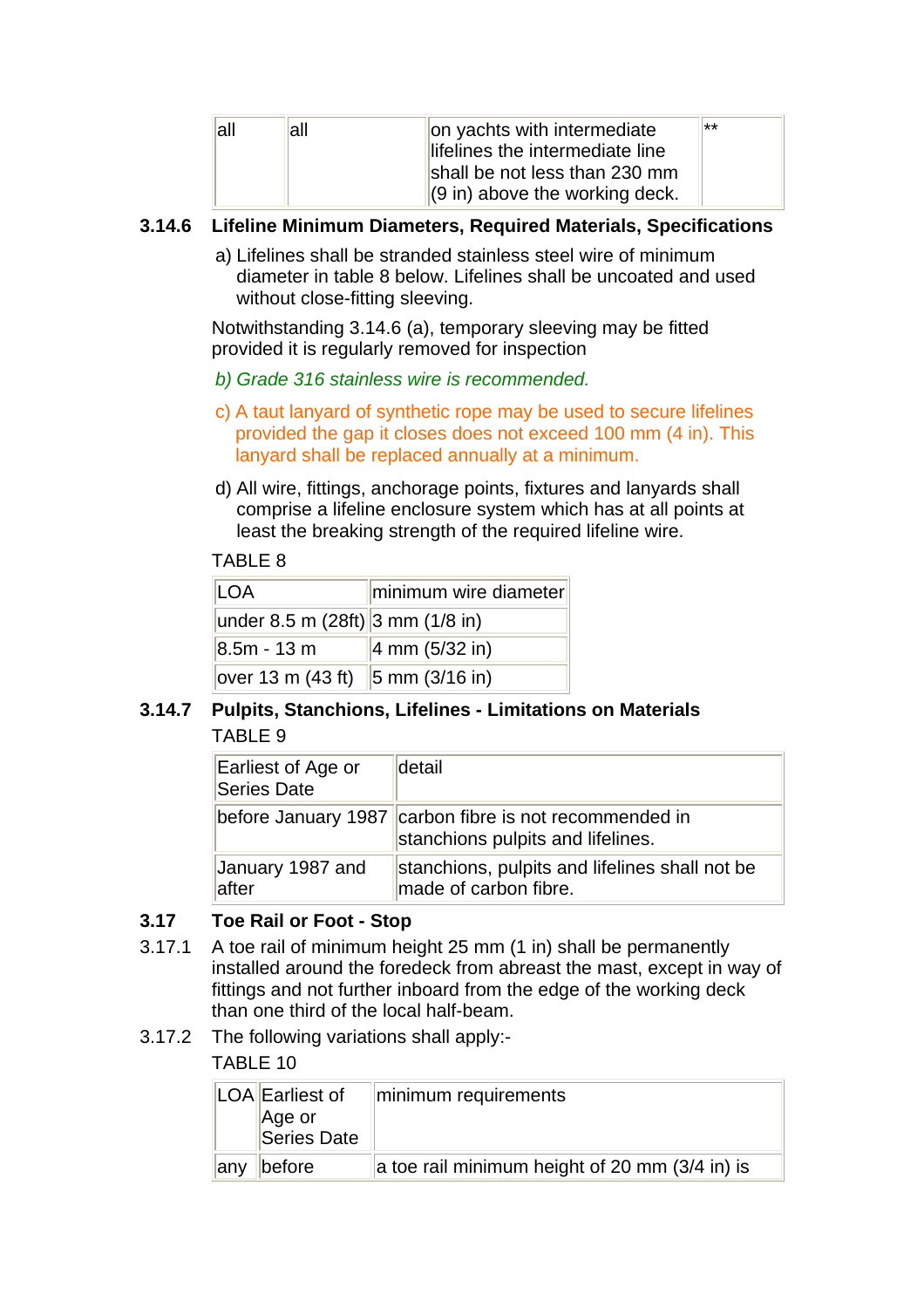|      | January<br>1981              | acceptable.                                                                                                                                                                                               |
|------|------------------------------|-----------------------------------------------------------------------------------------------------------------------------------------------------------------------------------------------------------|
| ∣any | before<br>January<br>1993    | an additional lifeline of minimum height 25 mm<br>$(1 \text{ in})$ and maximum height 50 mm $(2 \text{ in})$ is<br>acceptable in lieu of a toe rail (but shall not<br>count as an intermediate lifeline). |
| ∣any | January<br>1994 and<br>after | the toe rail shall be fitted as close as practicable<br>to the vertical axis of stanchion bases but not<br>further inboard than 1/3 the local half-beam.                                                  |

# **3.18 Toilet**

3.18.2 A toilet, permanently installed or fitted bucket

## **3.19 Bunks**

3.19.2 Bunks, permanently installed

## **3.20 Cooking Facilities**

3.20.1 A cooking stove, permanently installed or securely fastened with safe accessible fuel shutoff control and capable of being safely operated in a seaway.

## **3.21 Drinking Water Tanks & Drinking Water**

## **3.21.1 Drinking Water Tanks**

 a) A yacht shall have a permanently installed delivery pump and water tank(s):

## **3.21.3 Emergency Drinking Water**

 a) At least 9 litres (2 UK gallons, 2.4 US gallons) of drinking water for emergency use shall be provided in a dedicated and sealed container or container(s)

# **3.22 Hand Holds**

 Adequate hand holds shall be fitted below deck so that crew members may move about safely at sea.

 *A hand hold should be capable of withstanding without rupture a side force of 1500N - attention is drawn to ISO 15085.*

# **3.23 Bilge Pumps and Buckets**

- 3.23.1 No bilge pump may discharge into a cockpit unless that cockpit opens aft to the sea.
- 3.23.2 Bilge pumps shall not be connected to cockpit drains. (OSR 3.09)
- 3.23.3 Bilge pumps and strum boxes shall be readily accessible for maintenance and for clearing out debris
- 3.23.4 Unless permanently installed, each bilge pump handle shall be provided with a lanyard or catch or similar device to prevent accidental loss
- 3.23.5 The following shall be provided:
	- d) at least one permanently installed manual bilge pump operable with all cockpit seats, hatches and companionways shut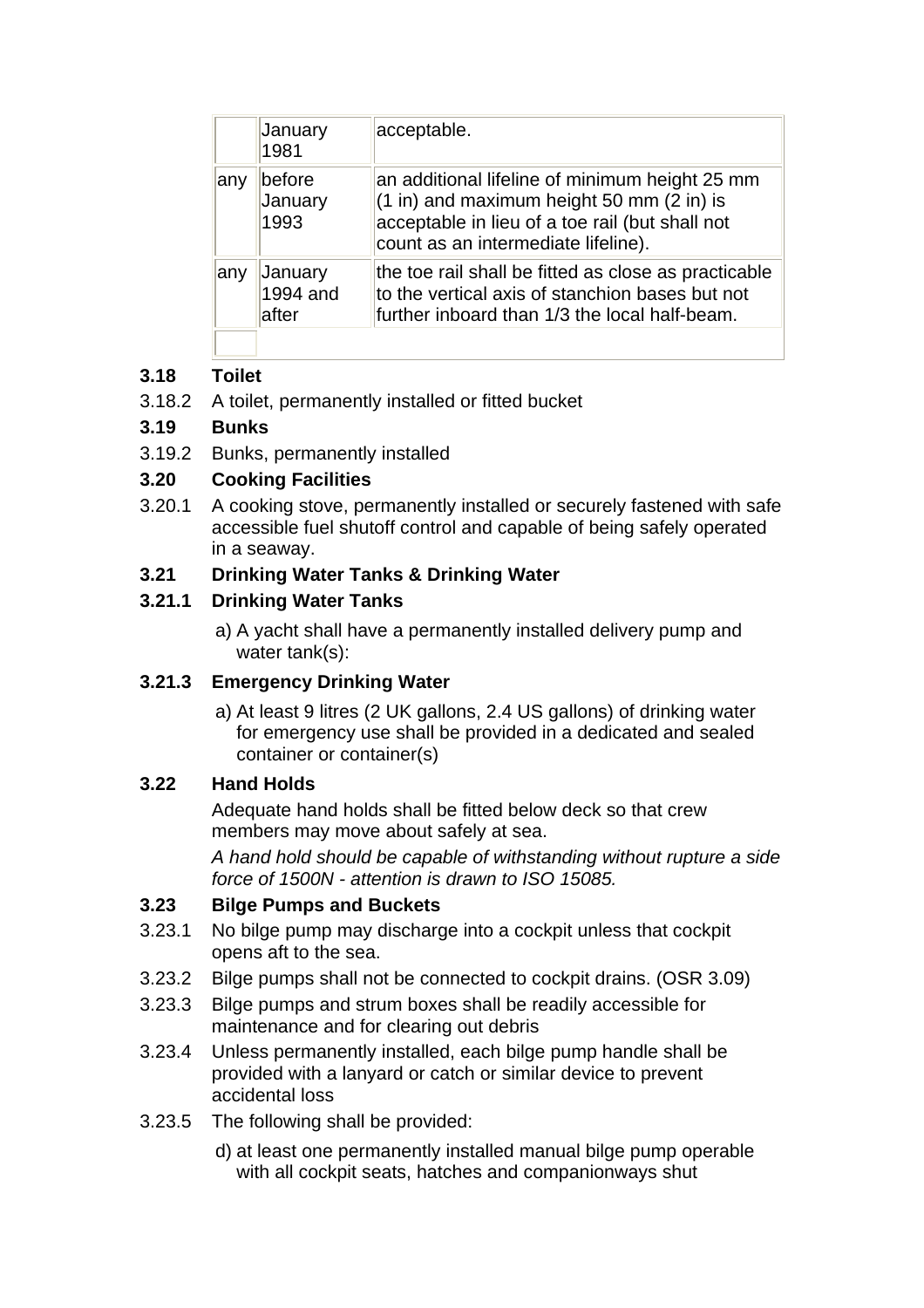f) two buckets of stout construction each with at least 9 litres (2 UK gallons, 2.4 US gallons) capacity. Each bucket to have a lanyard.

## **3.24 Compass**

- 3.24.1 The following shall be provided:
	- a) a marine magnetic compass, independent of any power supply, permanently installed and correctly adjusted with deviation card, and
	- b) a compass which may be hand-held

## **3.25 Halyards.**

 No mast shall have less than two halyards, each capable of hoisting a sail.

## **3.27 Navigation Lights (see OSR 2.03.3)**

- 3.27.1 Navigation lights shall be mounted so that they will not be masked by sails or the heeling of the yacht.
- 3.27.2 Navigation lights shall not be mounted below deck level and should be at no less height than immediately under the upper lifeline.
- 3.27.3 Navigation light intensity

# TABLE 11

| LOA                                 | Guide to required minimum power rating for an<br>electric bulb in a navigation light |
|-------------------------------------|--------------------------------------------------------------------------------------|
| under 12 $m$<br>$(39.4 \text{ ft})$ | 10 W                                                                                 |
| 12 m (39.4 ft)<br>and above         | 25W                                                                                  |

- 3.27.4 Reserve navigation lights shall be carried having the same minimum specifications as the navigation lights above, with a separable power source, and wiring or supply system essentially separate from that used for the normal navigation lights
- 3.27.5 spare bulbs for navigation lights shall be carried, or for lights not dependent on bulbs, appropriate spares.

## **3.28 Engines, Generators, Fuel**

- 3.28.1.1 A propulsion engine shall be provided, EITHER as a securely covered inboard engine together with permanently installed exhaust and fuel supply systems and fuel tank(s) OR as an outboard engine with associated tanks and fuel supply systems, all securely fastened.
- 3.28.2 A propulsion engine shall be provided, EITHER as a securely covered inboard engine together with permanently installed exhaust and fuel supply systems and fuel tank(s) OR in a multihull of less than 12.0m (39.4ft) as an outboard engine with associated tanks and fuel supply systems, all securely fastened.
	- a) A separate generator for electricity is optional. However, when a separate generator is carried it shall be permanently installed, securely covered, and shall have permanently installed exhaust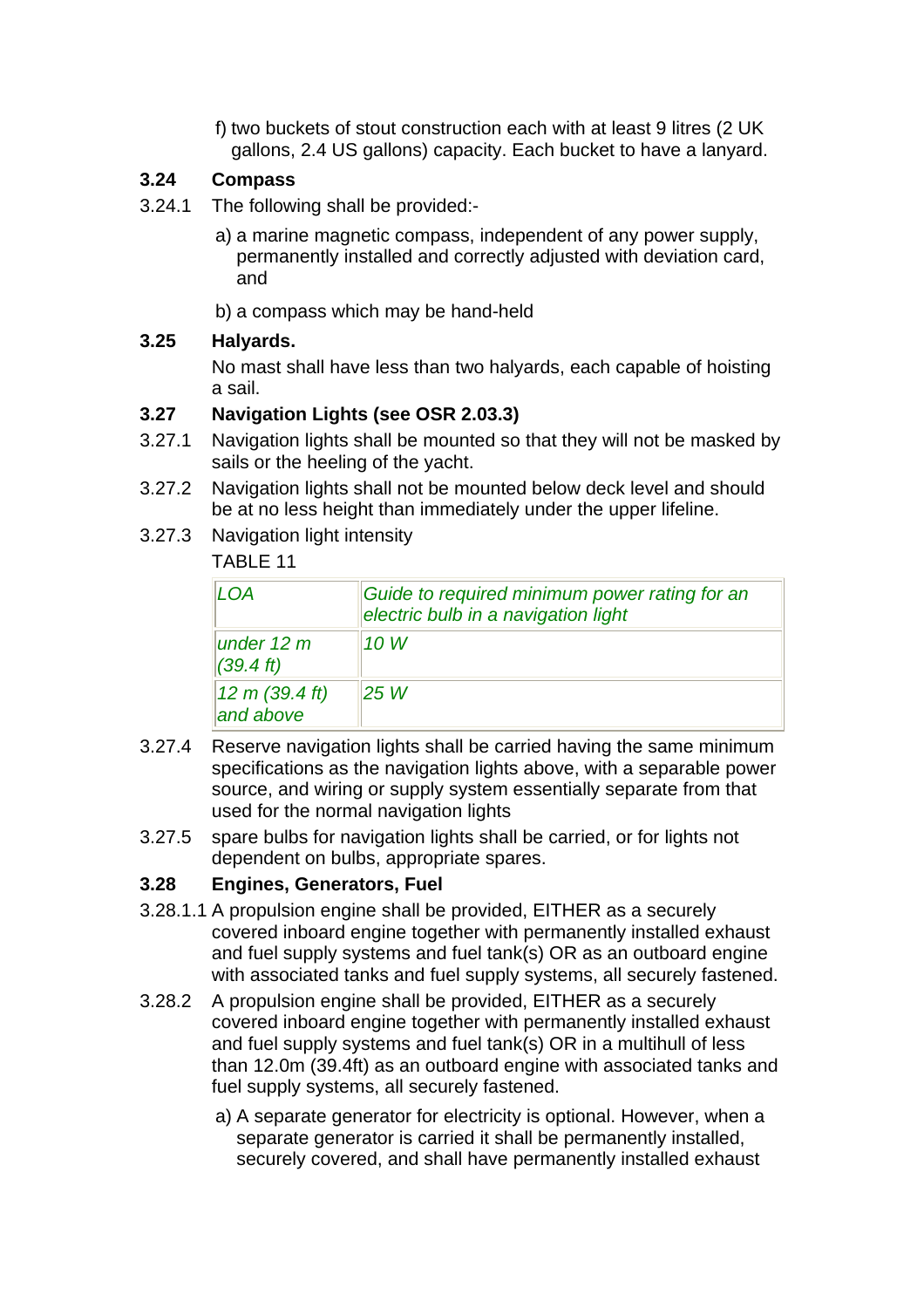and fuel supply systems and fuel tank(s). A separate generator shall comply with OSR 3.28.3 (c) and (e)

- 3.28.3 A propulsion engine required by Special Regulations shall:
	- a) provide a minimum speed in knots of (1.8 x square root of LWL in metres) or (square root of LWL in feet)
	- b) have a minimum amount of fuel which may be specified in the Notice of Race but if not, shall be sufficient to be able to meet charging requirements for the duration of the race and to motor at the above minimum speed for at least 8 hours
	- c) have adequate protection from the effects of heavy weather
	- d) when an electric starter is the only method for starting the engine, have a separate battery, the primary purpose of which is to start the engine
	- e) have each fuel tank provided with a shutoff valve. Except for permanently installed linings or liners, a flexible tank is not permitted as a fuel tank.

#### **3.28.4 Batteries**

 *b) It is recommended that consideration be given to the installation of sealed batteries, noting however that a special charging device may be specified by the battery manufacturers*

#### **3.29 Communications Equipment, EPFS (Electronic Position-Fixing System), Radar, AIS**

 *Provision of GMDSS and DSC is unlikely to be mandatory for small craft during the term of the present Special Regulations However it is recommended that persons in charge include these facilities when installing new equipment.* 

- 3.29.1 The following shall be provided:
	- a) A marine radio transceiver (or if stated in the Notice of Race, an installed satcom terminal), and

 i an emergency antenna when the regular antenna depends upon the mast.

b) When the marine radio transceiver is VHF:

i it shall have a rated output power of 25W

- ii it shall have a masthead antenna, and co-axial feeder cable with not more than 40% power loss
- *iii the following types and lengths of co-axial feeder cable will meet the requirements of OSR 3.29.1 (b)(ii): (a) up to 15m (50ft) - type RG8X ("mini 8"); (b) 15-28m (50-90ft) - type RG8U; (c) 28-43m (90-140ft) - type 9913F (uses conventional connectors, available from US supplier Belden); (d) 43-70m) 140-230ft - type LMR600 (uses special connectors, available from US supplier Times Microwave).*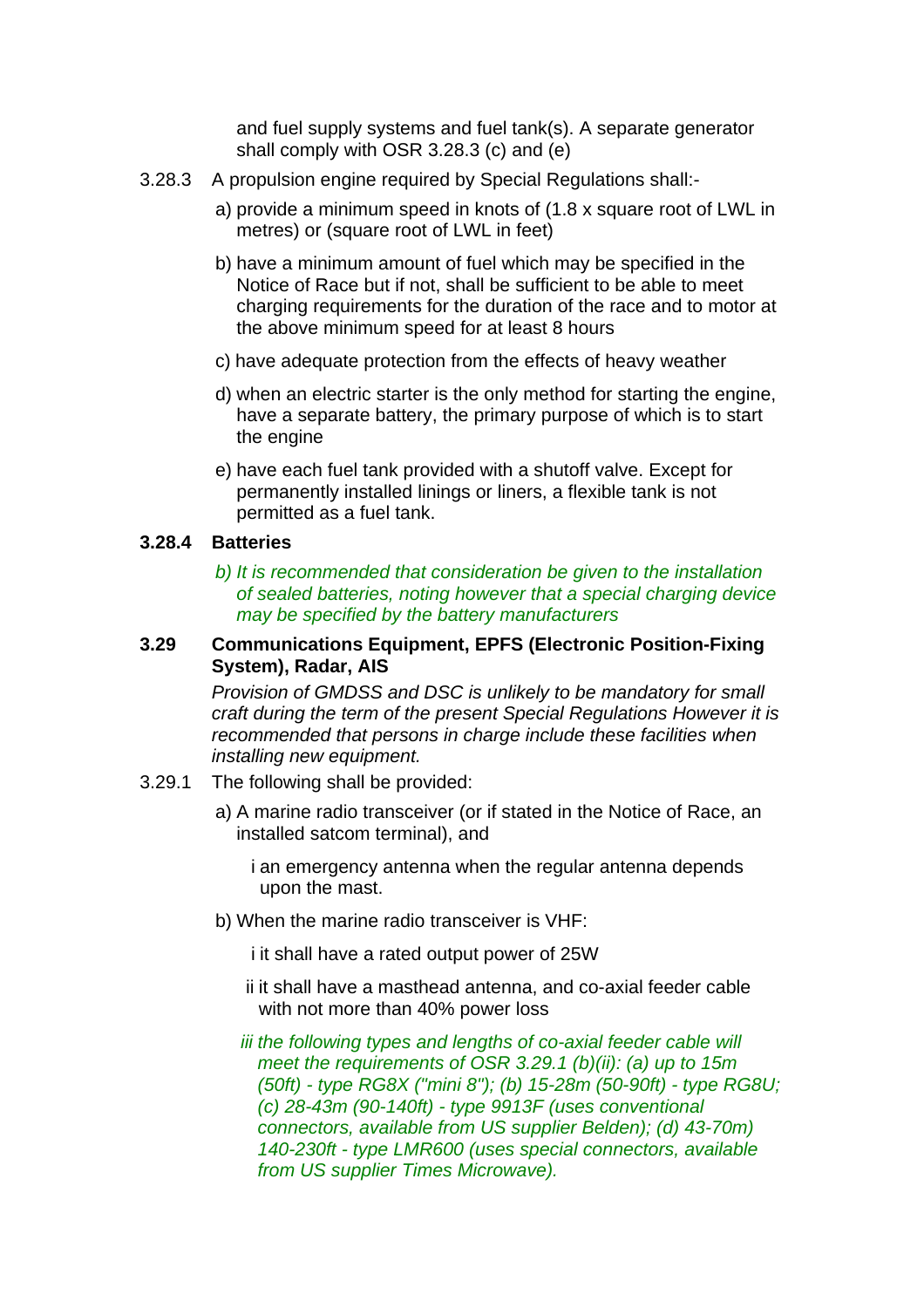- *iv it should include channel 72 (an international ship-ship channel which, by common use, has become widely accepted as primary choice for ocean racing yachts anywhere in the world)*
- e) A hand-held marine VHF transceiver, watertight or with a waterproof cover. When not in use to be stowed in a grab bag or emergency container (see OSR 4.21)
- f) Independent of a main radio transceiver, a radio receiver capable of receiving weather bulletins
- i) An EPFS (Electronic Position-Fixing System) (e.g. GPS)
- *3.29.2 Yachts are reminded that no reflector, active or passive, is a guarantee of detection or tracking by a vessel using radar.*
	- *a) The attention of persons in charge is drawn to legislation in force or imminent affecting the territorial seas of some countries in which the carriage of an AIS set is or will be mandatory for certain vessels including relatively small craft.*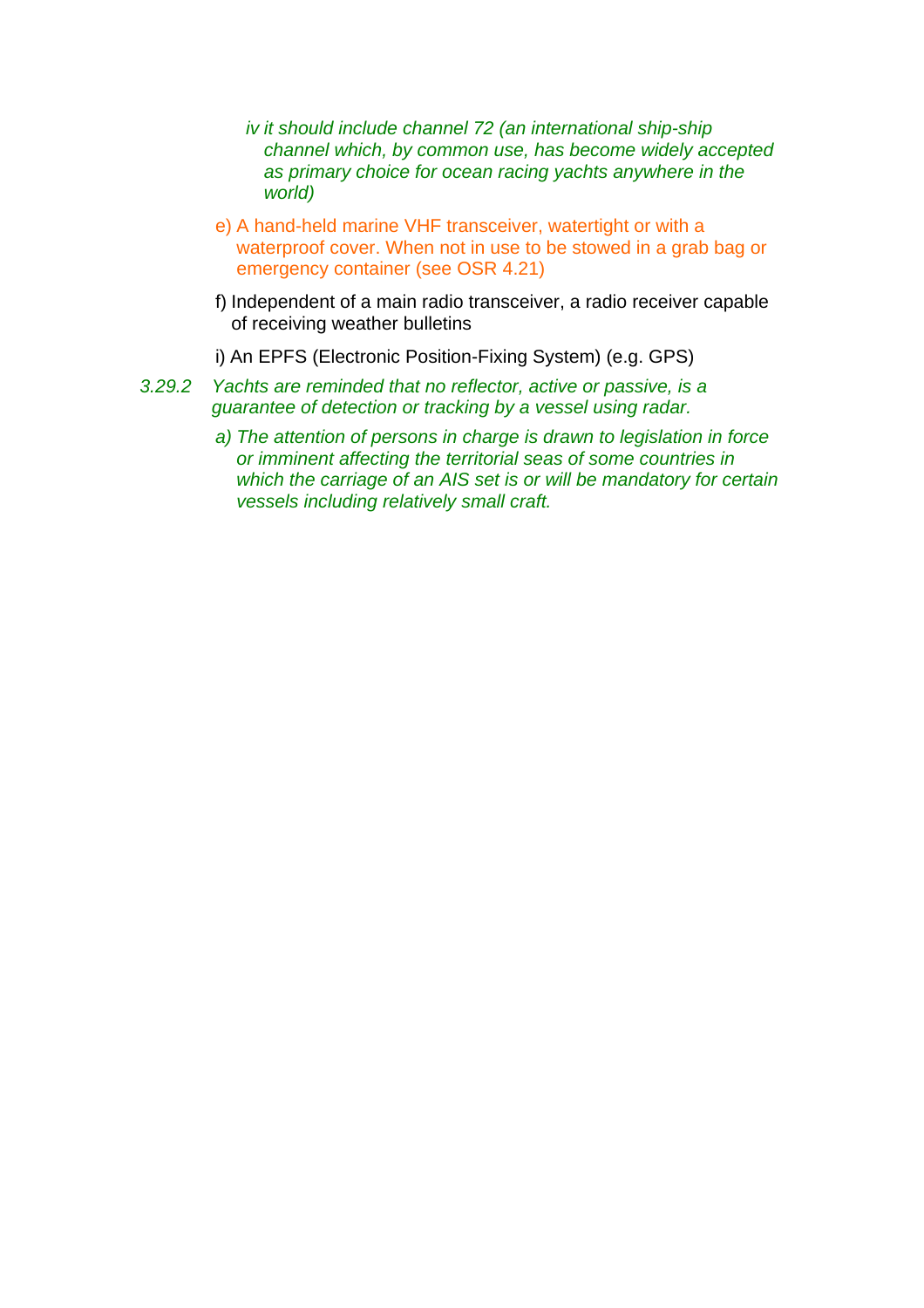# **SECTION 4 - PORTABLE EQUIPMENT & SUPPLIES for the yacht (for water & fuel see OSR 3.21 and OSR 3.28)**

### **4.01 Sail Letters & Numbers**

- 4.01.1 Yachts which are not in an ISAF International Class or Recognized Class shall comply with RRS 77 and Appendix G as closely as possible, except that sail numbers allotted by a State authority are acceptable .
- 4.01.2 Sail numbers and letters of the size carried on the mainsail must be displayed by alternative means when none of the numbered sails is set.

#### **4.03 Soft Wood Plugs**

 Soft wood plugs, tapered and of the appropriate size, shall be attached or stowed adjacent to the appropriate fitting for every through-hull opening.

### **4.04 Jackstays, Clipping Points and Static Safety Lines**

- 4.04.1 The following shall be provided:
	- a) Jackstays:-

shall be provided-

 i attached to through-bolted or welded deck plates or other suitable and strong anchorage fitted on deck, port and starboard of the yacht's centre line to provide secure attachments for safety harness:-

- ii comprising stainless steel 1 x 19 wire of minimum diameter 5 mm (3/16 in), or webbing of equivalent strength;
- iii which, when made from stainless steel wire shall be uncoated and used without any sleeving;

#### *iv 20kN (2,040 kgf or 4,500 lbf) min breaking strain webbing is recommended;*

#### **4.04.2 Clipping Points:-**

shall be provided-

- a) attached to through-bolted or welded deck plates or other suitable and strong anchorage points adjacent to stations such as the helm, sheet winches and masts, where crew members work for long periods:-
- b) which, together with jackstays and static safety lines shall enable a crew member-

i to clip on before coming on deck and unclip after going below;

- ii whilst continuously clipped on, to move readily between the working areas on deck and the cockpit(s) with the minimum of clipping and unclipping operations.
- c) The provision of clipping points shall enable two-thirds of the crew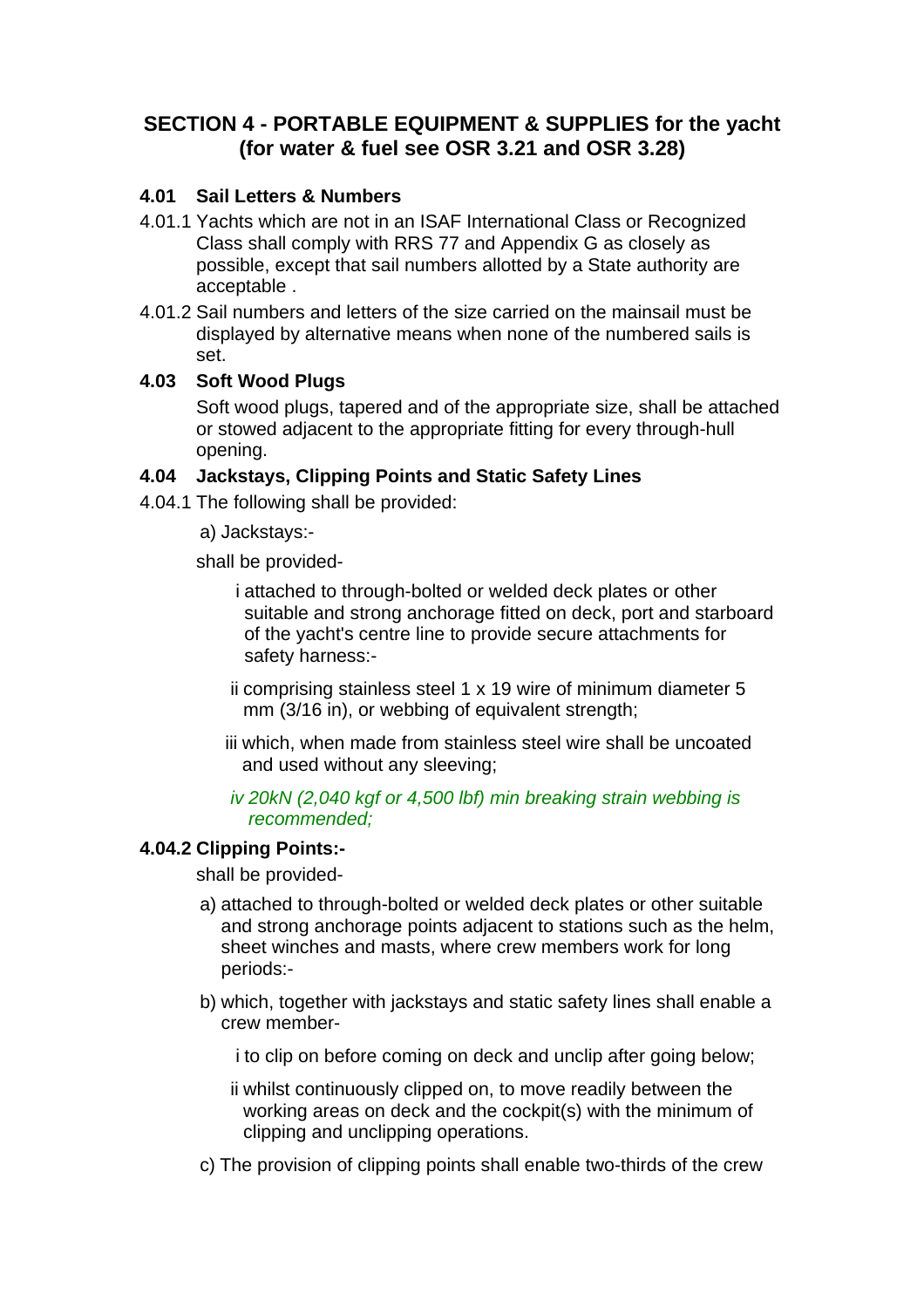to be simultaneously clipped on without depending on jackstays

*e) Warning - U-bolts as clipping points - see OSR 5.02.1(a)*

## **4.05 Fire Extinguishers**

Shall be provided as follows:

4.05.1 Fire extinguishers, at least two, readily accessible in suitable and different parts of the yacht

## **4.06 Anchor(s)**

- 4.06.1 An anchor or anchors shall be carried according to the table below:
	- a) The following anchors shall be provided
	- i) For yachts of 8.5 m LOA (28 ft) and over there shall be 2 anchors together with a suitable combination of chain and rope, all ready for immediate use
	- ii) For yachts under 8.5 m LOA (28 ft) there shall be 1 anchor together with a suitable combination of chain and rope, all ready for immediate use

## **4.07 Flashlight(s)**

- 4.07.1 The following shall be provided:
	- a) a watertight, high-powered flashlight or spotlight, with spare batteries and bulbs, and
	- b) a watertight flashlight with spare batteries and bulb

# **4.08 First Aid Manual and First Aid Kit**

4.08.1 A suitable First Aid Manual shall be provided

 *In the absence of a National Authority's requirement, the latest edition of one of the following is recommended:-*

- *b) First Aid at Sea, by Douglas Justins and Colin Berry, published by Adlard Coles Nautical,London*
- *c) Le Guide de la medecine a distance, by Docteur J Y Chauve, published by Distance Assistance BP33 F-La Baule, cedex, France. An English translation may be available.*
- 4.08.2 A First Aid Kit shall be provided
- *4.08.3 The contents and storage of the First Aid Kit should reflect the guidelines of the Manual carried, the likely conditions and duration of the passage, and the number of people aboard the yacht.*
- 4.08.5 At least one member of the crew shall be familiar with First Aid procedures, hypothermia and relevant communications systems (see OSR 6.02.7, 6.03.4)

# **4.09 Foghorn**

A foghorn shall be provided

## **4.10 Radar Reflector, AIS (Automatic Identification System)**

4.10.1 A passive Radar Reflector (that is, a Radar Reflector without any power) shall be provided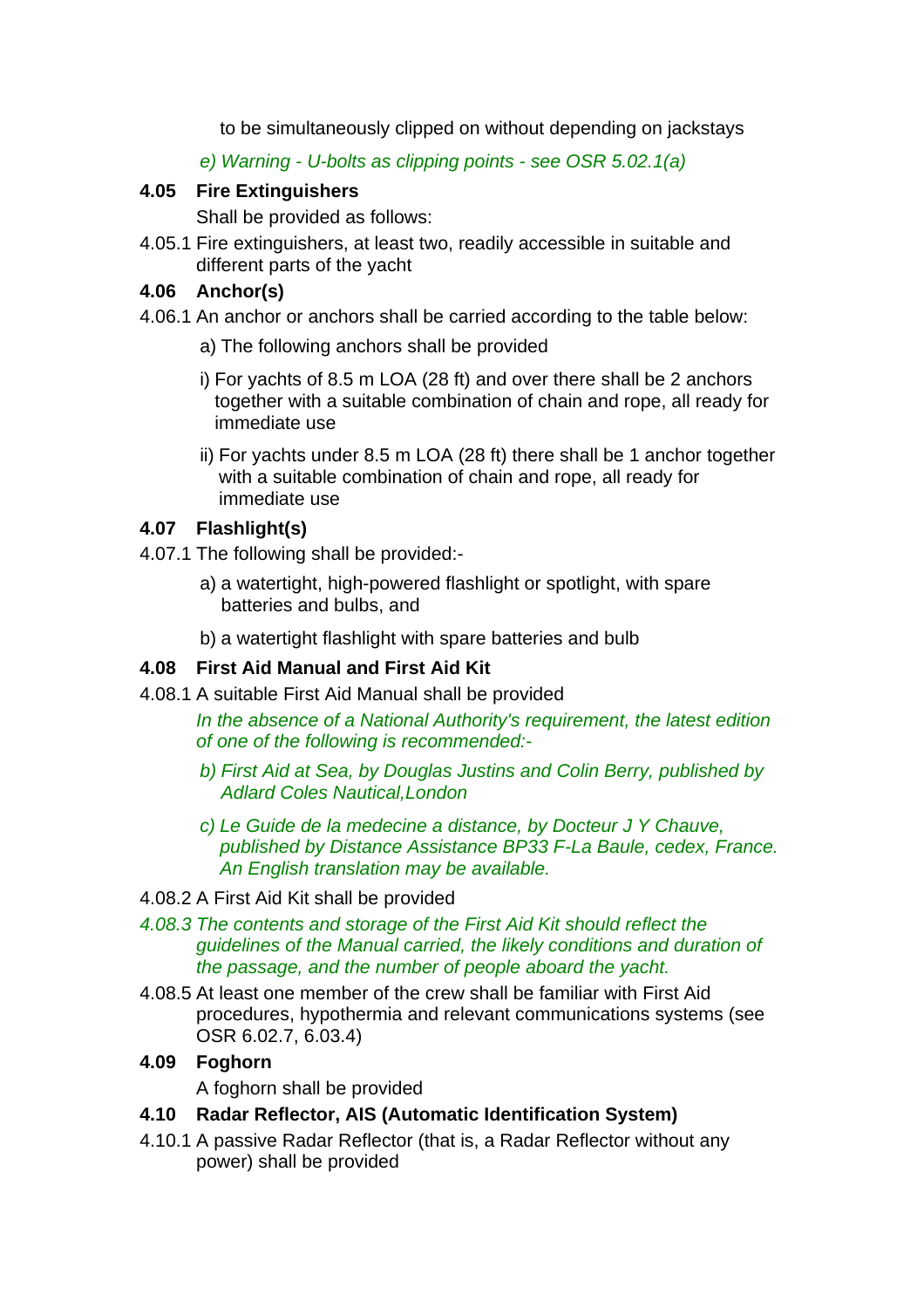- a) If a radar reflector is octahedral it must have a minimum diagonal measurement of 456 mm (18in), or if not octahedral must have a documented RCS (radar cross-section) of not less than 10 m2. The minimum effective height above water is 4.0 m (13 ft).
- *b) The passive and active devices referred to in these notes and in 4.10.1 and 4.10.2 above are primarily intended for use in the X (9GHz) band*
- *4.10.2 The most effective radar response from a yacht may be provided by an RTE (Radar Target Enhancer) which may be on board in addition to the required passive reflector. An RTE should conform to Recommendation ITU-R 1176. An RTE is strongly recommended.*
	- *b) The display of a passive reflector or the operation of an RTE is for the person in charge to decide according to prevailing conditions.*
- *4.10.3 A passive reflector in compliance with revised ISO8729 (revision in progress at 1/06) offers improved performance over ealier models and has a size typified by a cylinder of not more than weight 5kg, height 750mm and dia 300mm. When revised ISO 8729 is published the Special Regulations regarding radar reflectors will be reviewed and may be changed.*
- *4.10.4 S (3GHz) band radar is often used by ships to complement X (9GHz) band radar. On S (3GHz) band a conventional reflector or RTE offers about 1/10 the response obtained on the X (9GHz) band.*

### **4.11 Navigation Equipment**

4.11.1 Charts

 Navigational charts (not solely electronic), light list and chart plotting equipment shall be provided

## **4.12 Safety Equipment Location Chart**

 A safety equipment location chart in durable waterproof material shall be displayed in the main accommodation where it can best be seen, clearly marked with the location of principal items of safety equipment.

## **4.13 Echo Sounder or Lead Line**

4.13.1 An echo sounder or lead line shall be provided

## **4.14 Speedometer or Distance Measuring Instrument (log)**

 A speedometer or distance measuring instrument (log) shall be provided

## **4.15 Emergency Steering**

- 4.15.1 Emergency steering shall be provided as follows:
	- a) except when the principal method of steering is by means of an unbreakable metal tiller, an emergency tiller capable of being fitted to the rudder stock;
	- b) crews must be aware of alternative methods of steering the yacht in any sea condition in the event of rudder loss. At least one method must have been proven to work on board the yacht. An inspector may require that this method be demonstrated.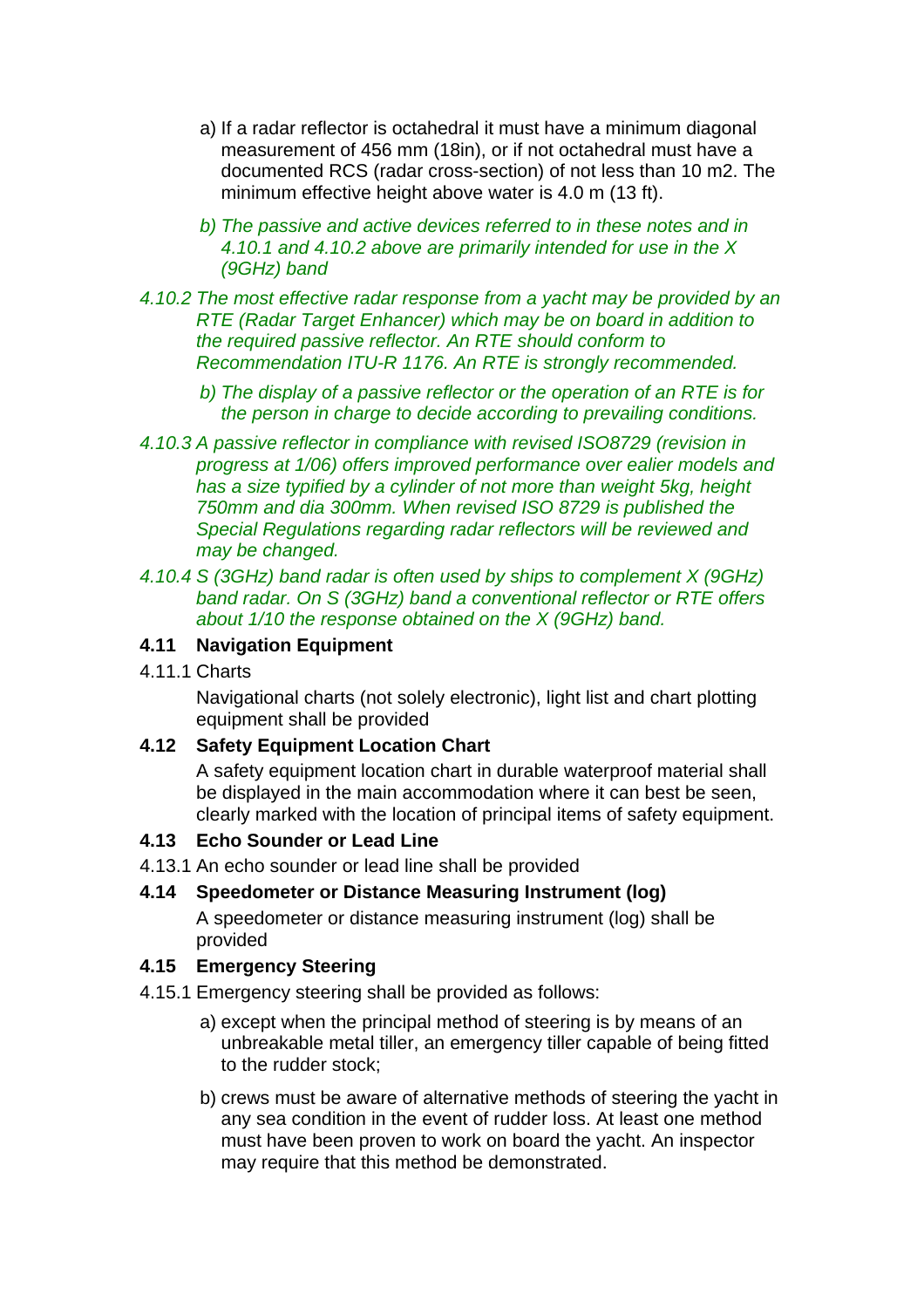### **4.16 Tools and Spare Parts**

 Tools and spare parts, including effective means to quickly disconnect or sever the standing rigging from the hull shall be provided.

#### **4.17 Yacht's name**

 Yacht's name shall be on miscellaneous buoyant equipment, such as lifejackets, cushions, lifebuoys, lifeslings, grab bags etc.

#### **4.18 Marine grade retro-reflective material**

 Marine grade retro-reflective material shall be fitted to lifebuoys, lifeslings, liferafts and lifejackets. See OSRs 5.04, 5.08.

## **4.20 Liferafts**

### **4.20.1 Liferaft Construction and Packed Equipment**

- 4.20.2 Liferaft(s) shall be provided capable of carrying the whole crew when each liferaft shall comply with either:
	- a) Liferafts shall comply with SOLAS LSA code 1997 Chapter IV or later version except that they are acceptable with a capacity of 4 persons and may be packed in a valise. A SOLAS liferaft shall contain at least a SOLAS "A" pack or
	- b) for liferafts manufactured prior to January 2003, OSR Appendix A part I (ORC), or
	- c) OSR Appendix A part II (ISAF) when, unless otherwise specified by a race organizer, the floor shall include thermal insulation, or
	- d) ISO 9650 Part I Type I Group A (ISO) when each liferaft shall contain at least a Pack 2 (<24h) and-
	- i) shall have a semi-rigid boarding ramp, and
	- ii) shall be so arranged that any high-pressure hose shall not impede the boarding process, and
	- iii) shall have a topping-up means provided for any inflatable boarding ramp, and
	- iv) when the liferaft is designed with a single ballast pocket this shall be accepted provided the liferaft otherwise complies with ISO 9650 and meets a suitable test of ballast pocket strength devised by the manufacturer and
	- v) compliance with OSR 4.20.2 (d) i-iv shall be indicated on the liferaft certificate.

## **4.20.3 Liferaft Packing and Stowage**

A Liferaft shall be either:-

- a) packed in a transportable rigid container or canister and stowed on the working deck or in the cockpit, or:-
- b) packed in a transportable rigid container or canister or in a valise and stowed in a purpose-built rigid compartment containing liferaft(s) only and opening into or adjacent to the cockpit or working deck, or through a transom, provided that:-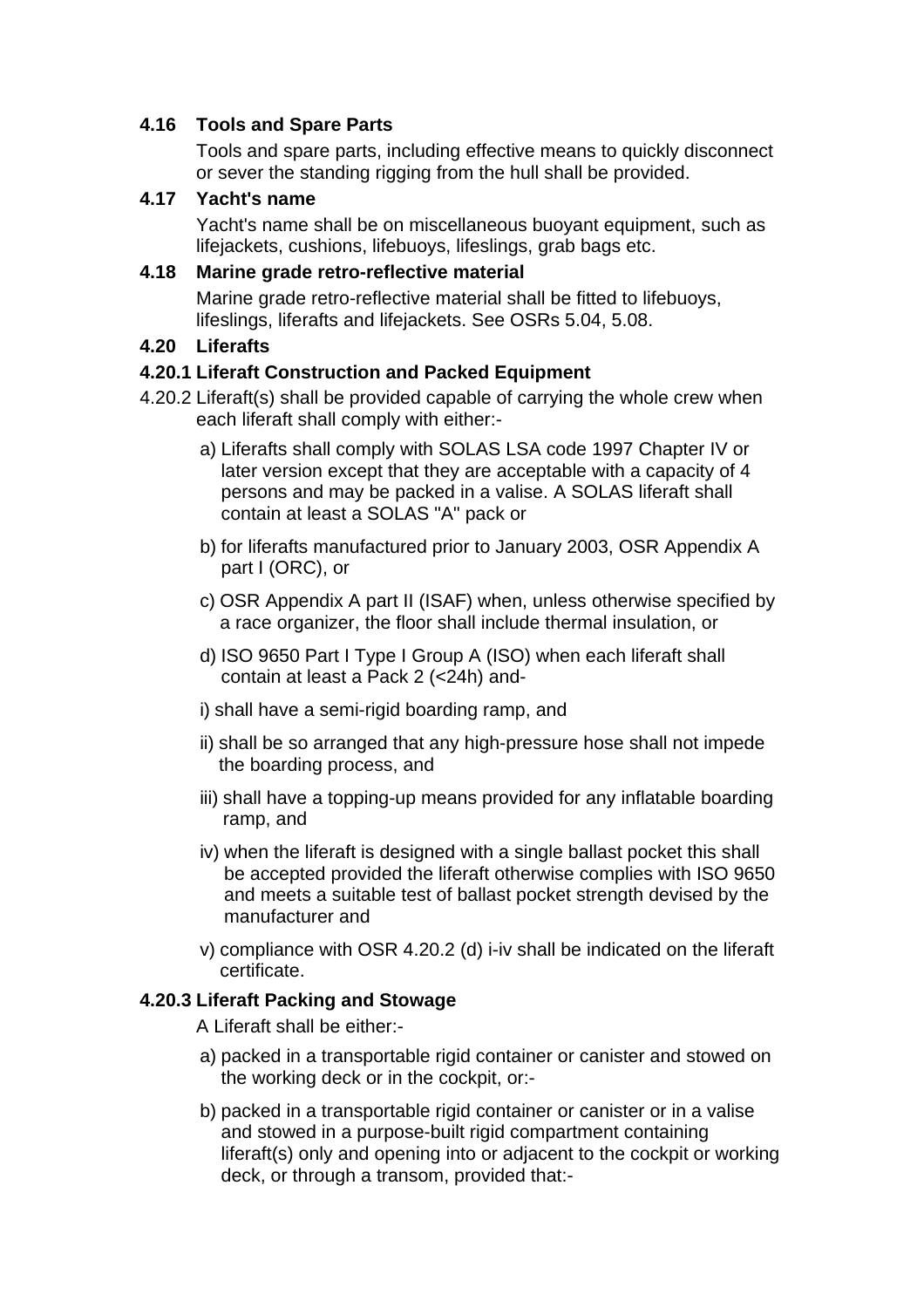- i) each compartment is watertight or self-draining (self-draining compartments will be counted as part of the cockpit volume except when entirely above working deck level or when draining independently overboard from a transom stowage - see OSR 3.09) and-
- ii) the cover of each compartment is capable of being easily opened under water pressure, and-
- iii) the compartment is designed and built to allow a liferaft to be removed and launched quickly and easily, or-
- iv) in a yacht with age or series date before June 2001, a liferaft may be packed in a valise not exceeding 40kg securely stowed below deck adjacent to a companionway.
- c) The end of each liferaft painter should be permanently made fast to a strong point on board the yacht.

#### **4.20.4 Liferaft Launching**

- a) Each raft shall be capable of being got to the lifelines or launched within 15 seconds.
- *b) Each liferaft of more than 40kg weight should be stowed in such a way that the liferaft can be dragged or slid into the sea without significant lifting*

#### **4.20.5 Liferaft Servicing and Inspection**

 *IMPORTANT NOTICE Recent evidence has shown that packaged liferafts are vulnerable to serious damage when dropped (eg from a boat onto a marina pontoon) or when subjected to the weight of a crew member or heavy object (eg an anchor). Damage can be caused internally by the weight of the heavy steel CO2 bottle abrading or splitting neighbouring layers of buoyancy tube material. ISAF has instituted an investigation into this effect and as an interim measure requires that every valise-packed liferaft shall have an annual certificate of servicing. A liferaft should be taken for servicing if there is any sign of damage or deterioration (including on the underside of the*  pack). Persons in charge should insist on great care in handling *liferafts and apply the rules NO STEP and DO NOT DROP UNLESS LAUNCHING INTO THE SEA.*

- a) Certificates or copies, of servicing and/or inspection shall be kept on board the yacht. Every SOLAS liferaft and every valise-packed liferaft shall have a valid annual certificate of new or serviced status from the manufacturer or his approved service station.
- b) A liferaft built to OSR Appendix A part I ("ORC") packed in a rigid container or canister shall either be serviced annually or may, when the manufacturer so specifies, be inspected annually (not necessarily unpacked) provided the yacht has on board written confirmation from the manufacturer's approved service station stating that the inspection was satisfactory.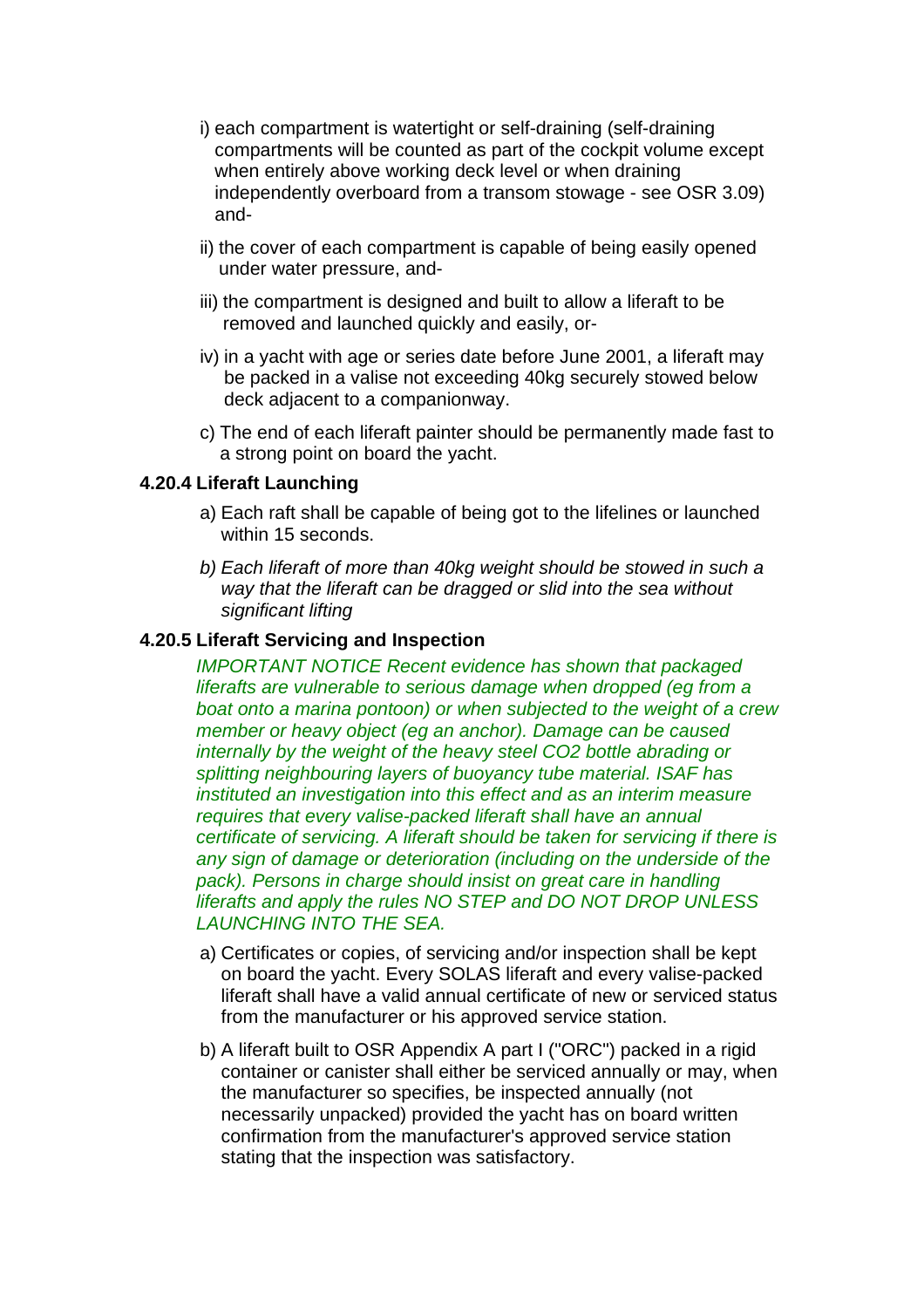- c) A liferaft built to OSR Appendix A part II ("ISAF") packed in a rigid container or canister shall either be serviced annually or may, when the manufacturer so specifies, have its first service no longer than 3 years after commissioning and its second service no longer than 2 years after the first. Subsequent servicves shall be at intervals of not more than 12 months.
- d) Liferaft servicing certificates shall state the specification that the liferaft was built to. See OSR 4.20.2

#### *4.21.2 Grab Bags to Accompany Liferafts*

- *a) A yacht is recommended to have for each liferaft, a grab bag with the following minimum contents. A grab bag should have inherent flotation, at least 0.1 m^2 area of fluorescent orange colour on the outside, should be marked with the name of the yacht, and should have a lanyard and clip.*
- *b) Note: it is not intended to duplicate in a grab bag items required by other OSRs to be on board the yacht - these recommendations cover only the stowage of those items*

#### *4.21.3 Grab Bag Recommended Contents*

- *a) 2 red parachute and 2 red hand flares and cyalume-type chemical light sticks (red flares compliant with SOLAS)*
- *b) watertight hand-held EPFS (Electronic Position-Fixing System) (eg GPS) in at least one of the grab bags carried by a yacht*
- *c) SART (Search and Rescue Transponder) in at least one of the grab bags carried by a yacht*
- *d) a combined 406MHz/121.5MHz or type "E" EPIRB (see OSR 4.19.1) in at least one of the grab bags carried by a yacht*
- *e) water in re-sealable containers or a hand-operated desalinator plus containers for water*
- *f) a watertight hand-held marine VHF transceiver plus a spare set of batteries*
- *g) a watertight flashlight with spare batteries and bulb*
- *h) dry suits or thermal protective aids or survival bags*
- *i) second sea anchor for the liferaft (not required if the liferaft has already a spare sea anchor in its pack) (recommended standard ISO 17339) with swivel and >30m line diameter >9.5 mm*
- *j) two safety tin openers (if appropriate)*
- *k) first-aid kit including at least 2 tubes of sunscreen. All dressings should be capable of being effectively used in wet conditions. The first-aid kit should be clearly marked and re-sealable.*
- *l) signalling mirror*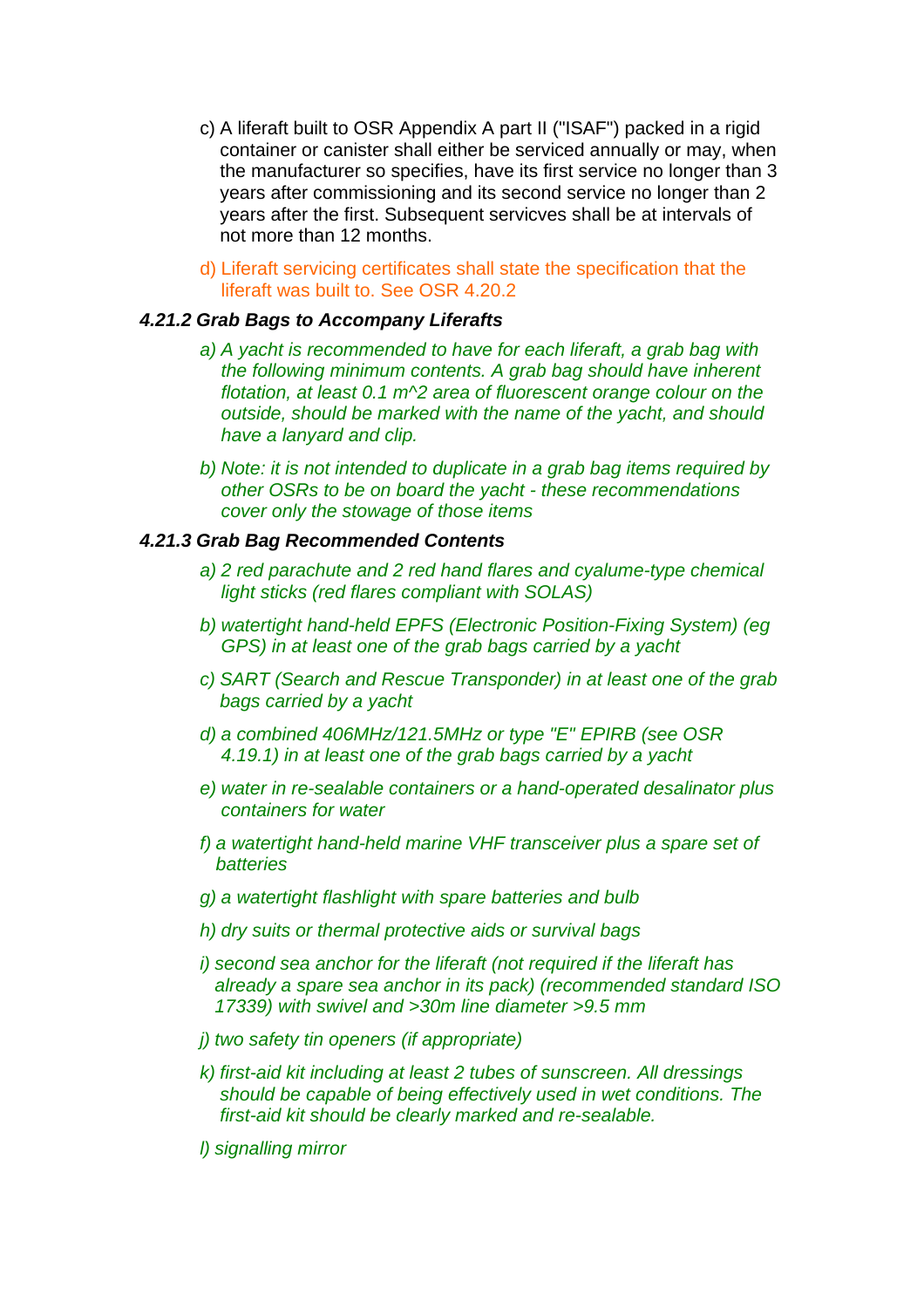- *m) high-energy food (min 10 000kJ per person recommended for Cat Zero)*
- *n) nylon string, polythene bags, seasickness tablets (min 6 per person recommended)*
- *o) watertight hand-held aviation VHF transceiver (if race area warrants)*

## **4.22 Lifebuoys**

- 4.22.1 The following shall be provided within reach of the helmsman and ready for instant use:
	- a) a lifebuoy with a self-igniting light and a drogue or a Lifesling with a self-igniting light and without a drogue.
- 4.22.3 Each inflatable lifebuoy and any automatic device (eg pole and flag extended by compressed gas) shall be tested and serviced at intervals in accordance with its manufacturer's instructions.
- 4.22.4 Each lifebuoy or lifesling shall be fitted with marine grade retroreflective material (4.18).

### **4.23 Pyrotechnic and Light Signals**

4.23.1 Pyrotechnic signals shall be provided conforming to SOLAS LSA Code Chapter III Visual Signals and not older than the stamped expiry date (if any) or if no expiry date stamped , not older than 4 years.

| red parachute flares<br><b>LSA III 3.1</b> | red hand flares<br>LSA III 3.2 | orange smoke<br><b>LSA III 3.3</b> | race<br>category |
|--------------------------------------------|--------------------------------|------------------------------------|------------------|
|                                            |                                |                                    | MoMu0,1          |
|                                            |                                |                                    | MoMu2,3          |
|                                            |                                |                                    | Mo4              |
|                                            |                                |                                    | Mu4              |

#### TABLE 13

- 4.23.2 The following lights shall be provided and readily available for the purpose of collision avoidance:
	- a) a watertight white torch (flashlight) with spare batteries and bulb
	- b) a watertight, high-powered white spotlight (searchlight) with spare batteries and bulbs

#### **4.24 Heaving Line**

 a) a heaving line shall be provided 15 m - 25 m (50 ft - 75 ft) length readily accessible to cockpit.

*b) the "throwing sock" type is recommended - see Appendix D*

### **4.25 Cockpit Knife**

 A strong, sharp knife, sheathed and securely restrained shall be provided readily accessible from the deck or a cockpit.

#### **4.26 Storm & Heavy Weather Sails**

#### *4.26.1 Design*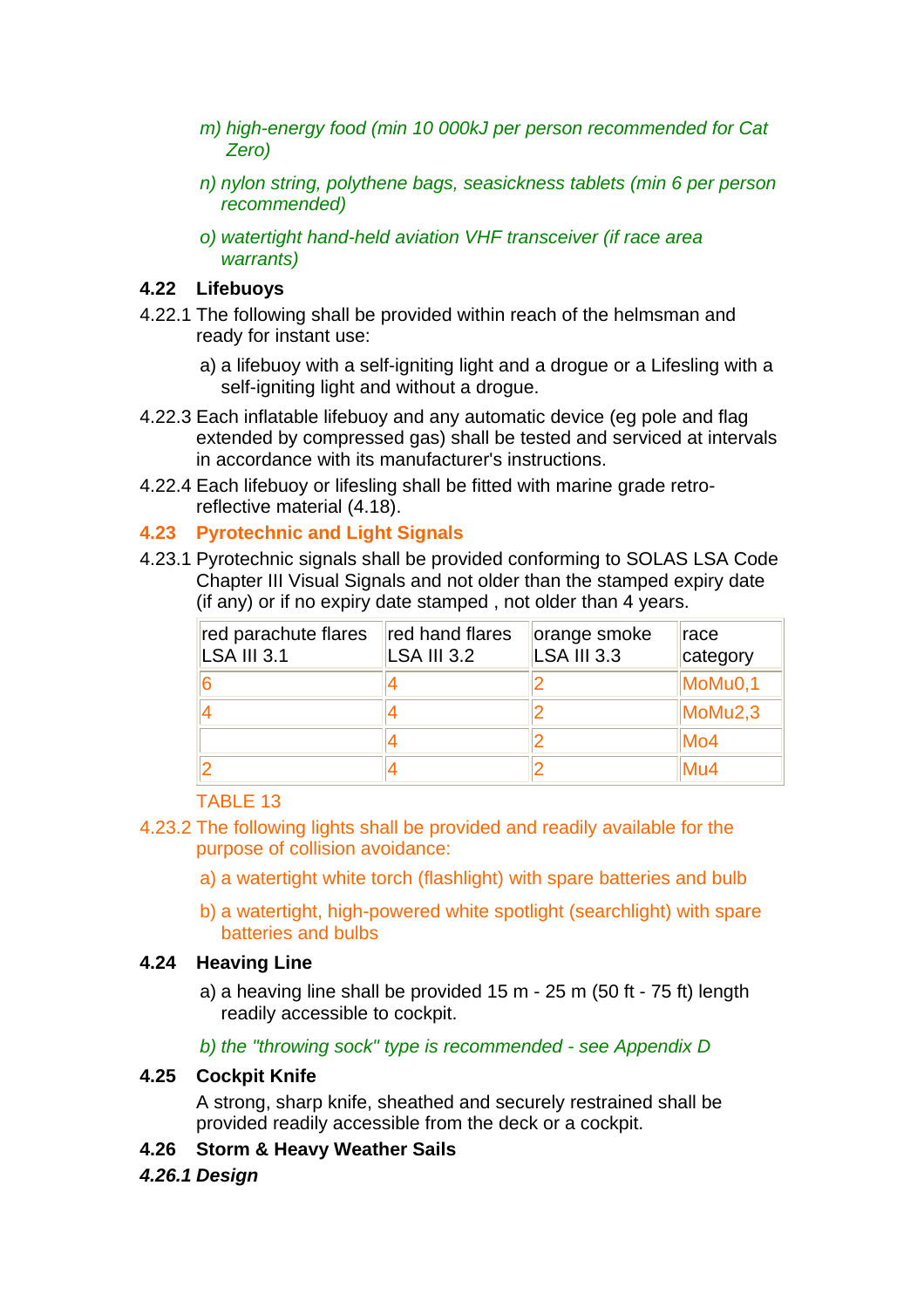*a) it is strongly recommended that persons in charge consult their designer and sailmaker to decide the most effective size for storm and heavy weather sails. The purpose of these sails is to provide safe propulsion for the yacht in severe weather they are not intended as part of the racing inventory. The areas below are maxima. Smaller areas are likely to suit some yachts according to their stability and other characteristics.* 

#### *4.26.2 High Visibility*

 *a) it is strongly recommended that every storm sail should either be of highly-visible coloured material (eg dayglo pink, orange or yellow) or have a highly-visible coloured patch added on each side; and also that a rotating wing mast used in lieu of a trysail should have a highly-visible coloured patch on each side* 

#### **4.26.3 Materials**

- a) aromatic polyamides, carbon and similar fibres shall not be used in a trysail or storm jib but spectra/dyneema and similar materials are permitted.
- *b) it is strongly recommended that a heavy-weather jib does not contain aromatic polyamides, carbon and similar fibres other than spectra/dyneema.*

#### **4.26.4 The following shall be provided:-**

- a) sheeting positions on deck for each storm and heavy-weather sail;
- b) for each storm or heavy-weather jib, a means to attach the luff to the stay, independent of any luff-groove device. A heavy weather jib shall have the means of attachment readily available. A storm jib shall have the means of attachment permanently attached;
- c) when a storm trysail is required by OSR 4.26.4 (g) it shall be capable of being sheeted independently of the boom with area not greater than 17.5% mainsail luff length x mainsail foot length. The storm trysail shall have neither headboard nor battens, however a storm trysail is not required in a yacht with a rotating wing mast which can adequately substitute for a trysail;
- d) if a storm trysail is required by OSR 4.26.4 (g) the yacht's sail number and letter(s) shall be placed on both sides of the trysail (or on a rotating wing mast as substitute for a trysail) in as large a size as practicable;
- f) a heavy-weather jib (or heavy-weather sail in a yacht with no forestay) of area not greater than 13.5% height of the foretriangle squared and without reef points;
- g) either a storm trysail as defined in OSR 4.26.4(c), or mainsail reefing to reduce the luff by at least 40%.
- *i) It is strongly recommended that the heavy-weather jib does not contain aromatic polyamides, carbon fibres and other high modulus*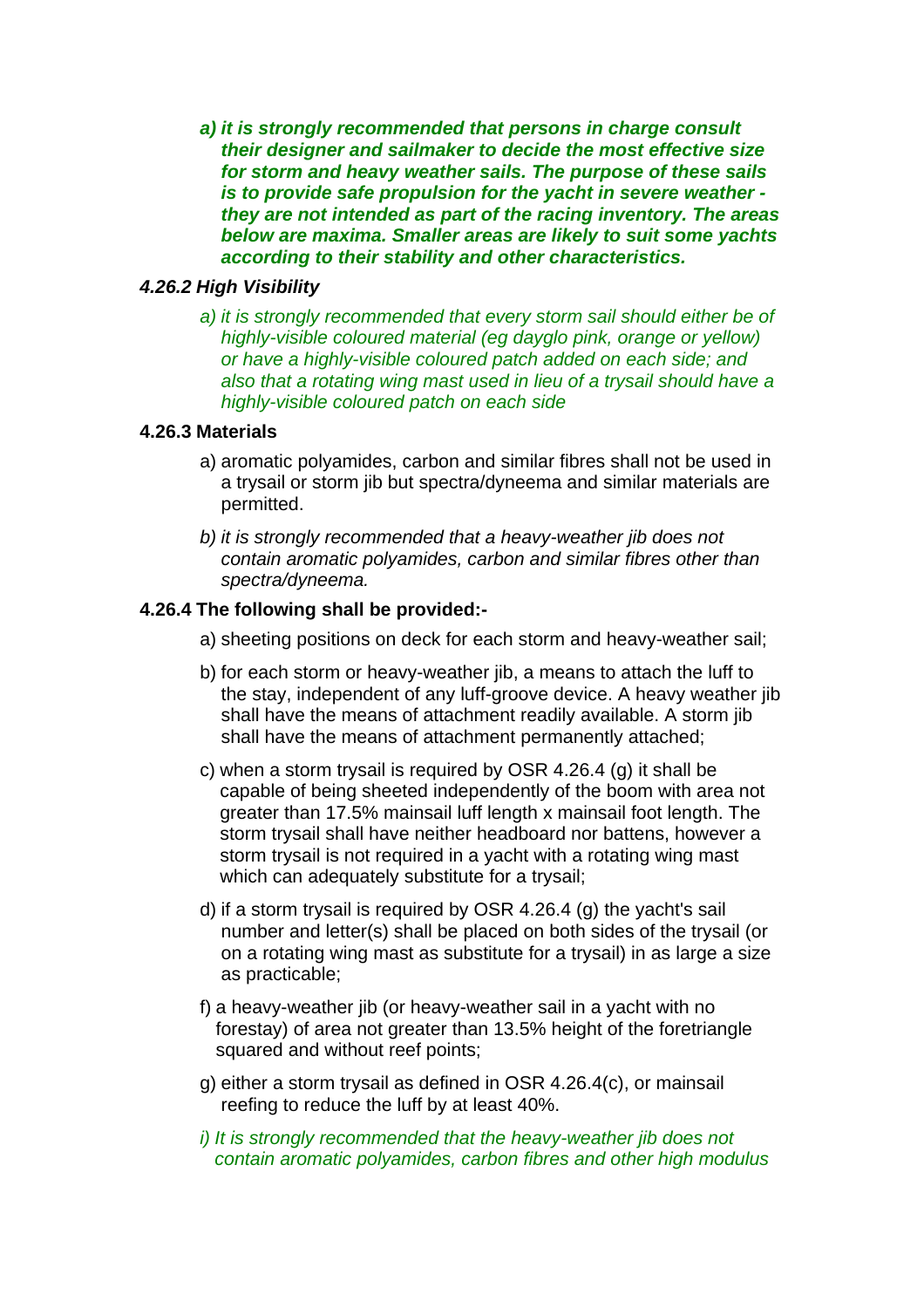*fibres.*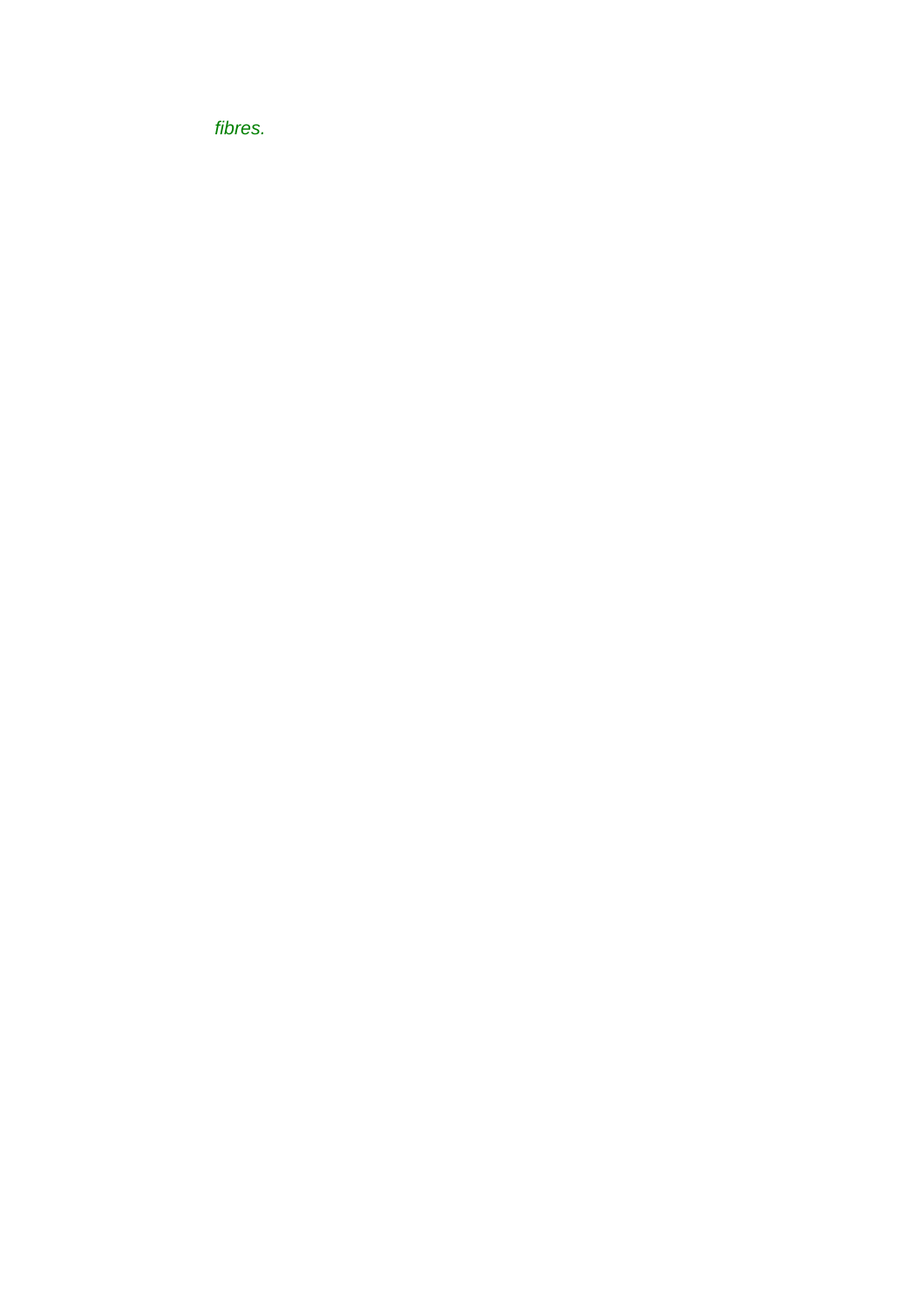# **SECTION 5 - PERSONAL EQUIPMENT**

### **5.01 Lifejacket**

- 5.01.1 Each crew member shall have a lifejacket as follows:
	- a) equipped with a whistle
	- b) fitted with marine grade retro-reflective material (OSR 4.18)
	- c) compatible with the wearer's safety harness
	- d) if inflatable, regularly checked for air retention
	- e) clearly marked with the yacht's or wearer's name

### 5.01.2 A lifejacket shall have:

- a) at least 150N buoyancy, arranged to securely suspend an unconscious man face upwards at approximately 45 degrees to the water surface - in accordance with ISO 12402 - 3 (level 150) or equivalent (for persons of larger than average build the ISO 12402 – 2 (level 275) jacket should be considered);
- b) a crotch strap or thigh straps:
- c) a lifejacket light in accordance with SOLAS LSA code 2.2.3 (white, >0.75 candelas, >8 hours);
- d) if inflatable have a compressed gas inflation system.
- *It is strongly recommended that a lifejacket has:*
- *e) a splashguard/sprayhood See ISO 12402 8;*
- *f) A PLB unit (as with other types of EPIRB, should be properly registered with the appropriate authority)*

#### **5.02 Safety Harness and Safety Lines (Tethers)**

- 5.02.1 each crew member shall have a harness and safety line that complies with EN 1095 (ISO12401) or equivalent with a safety line not more than 2m in length
	- *a) Warning it is possible for a plain snaphook to disengage from a U-bolt if the hook is rotated under load at right-angles to the axis of the U-bolt. For this reason the use of snaphooks with positive locking devices is strongly recommended*
- 5.02.2 At least 30% of the crew shall each, in addition to the above be provided with either:
	- a) a safety line not more than 1m long, or
	- b) a mid-point snaphook on a 2m safety line
- 5.02.3 A safety line purchased in January 2001 or later shall have a coloured flag embedded in the stitching, to indicate an overload. A line which has been overloaded shall be replaced as a matter of urgency.
- 5.02.4 A crew member's lifejacket and harness shall be compatible
- *5.02.5 It is strongly recommended that:-*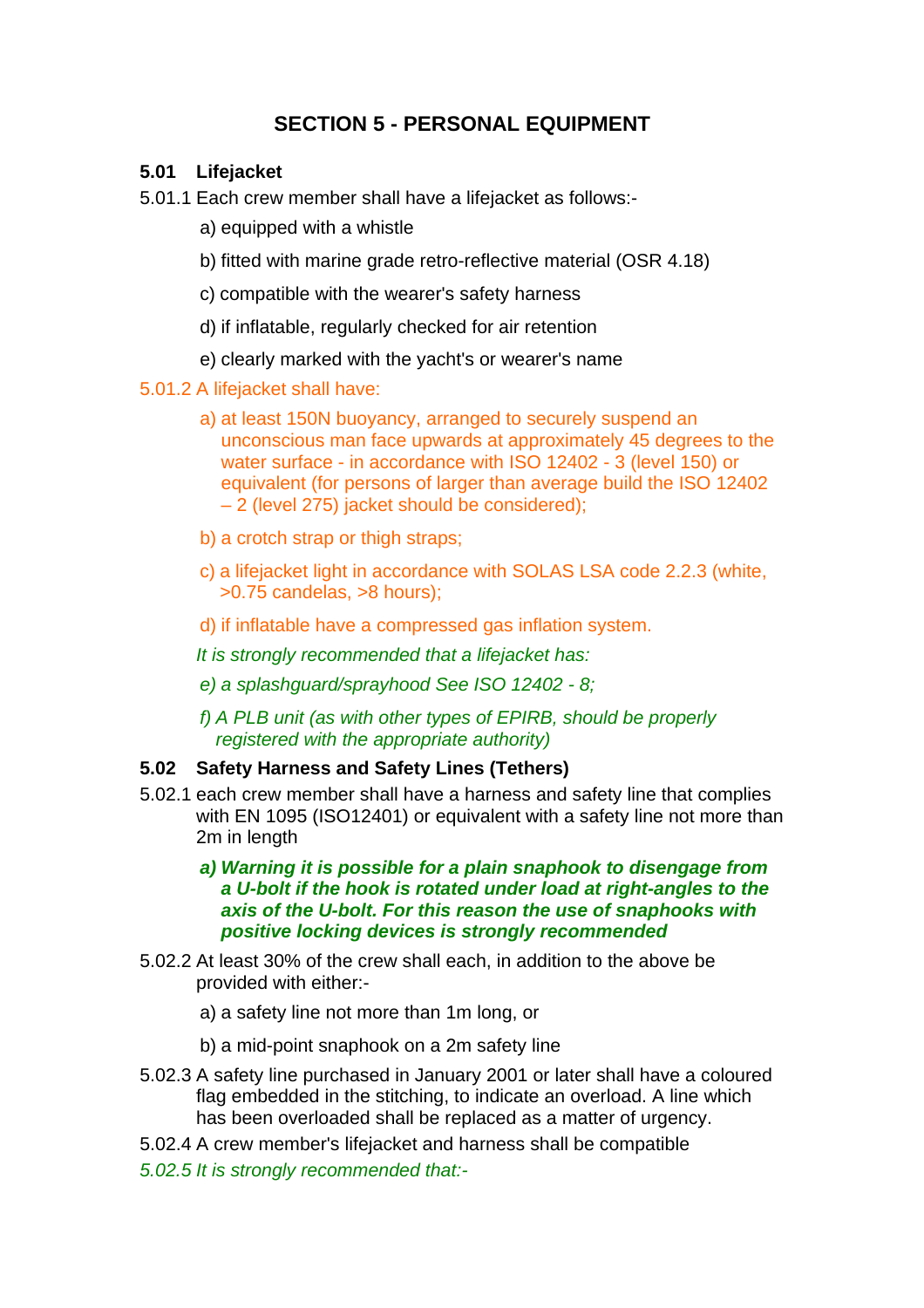- *a) static safety lines should be securely fastened at work stations;*
- *b) a harness should be fitted with a crotch strap or thigh straps;*
- *c) to draw attention to wear and damage, stitching on harness and safety lines should be of a colour contrasting strongly with the surrounding material;*
- *d) snaphooks should be of a type which will not self-release from a Ubolt (see OSR 5.02.1(a)) and which can be easily released under load (crew members are reminded that a personal knife may free them from a safety line in emergency);*
- *e) a crew member before a race should adjust a harness to fit then retain that harness for the duration of the race.*
- *5.02.6 Warning a safety harness is not designed to tow a person in the water and it is important that a harness is used to minimise or eliminate the risk of a person's torso becoming immersed in water outside the boat. The diligent use of a properly adjusted safety harness is regarded as by far the most effective way of preventing man overboard incidents.*

#### **5.04 Foul Weather Suits**

 *b) it is recommended that a foul weather suit should be fitted with marine-grade retro-reflective material, and should have highvisibility colours on its upper parts and sleeve cuffs.See OSR 4.18*

## **SECTION 6 – TRAINING**

#### *6.04 Routine Training On-Board*

*6.04.1 It is recommended that crews should practice safety routines at reasonable intervals including the drill for man-overboard recovery*